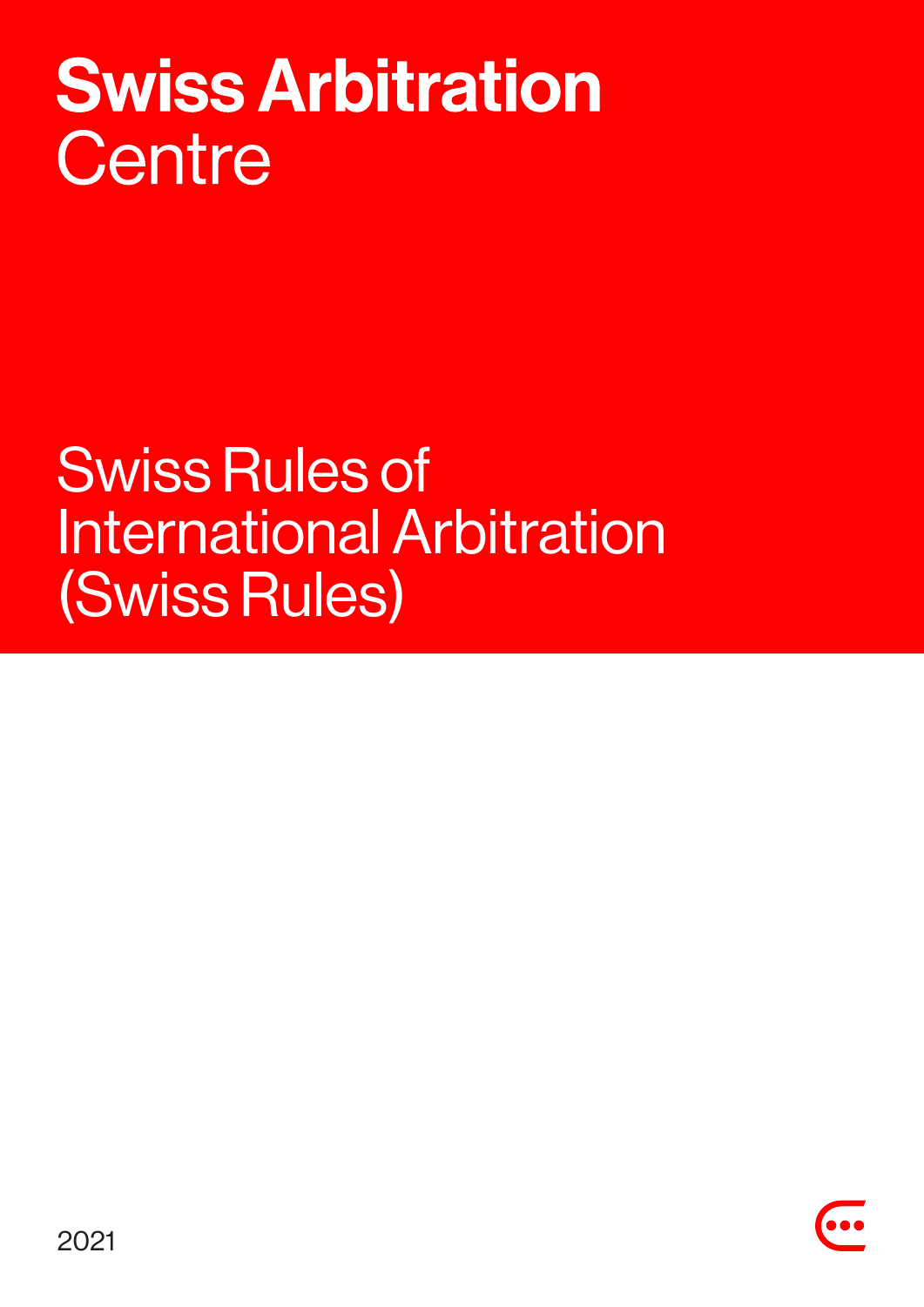# Swiss Rules of International Arbitration (Swiss Rules)

June 2021

Languages

The Swiss Rules are available in several languages on the Swiss Arbitration website: www.swiss arbitration.org/centre/arbitration/arbitration-rules.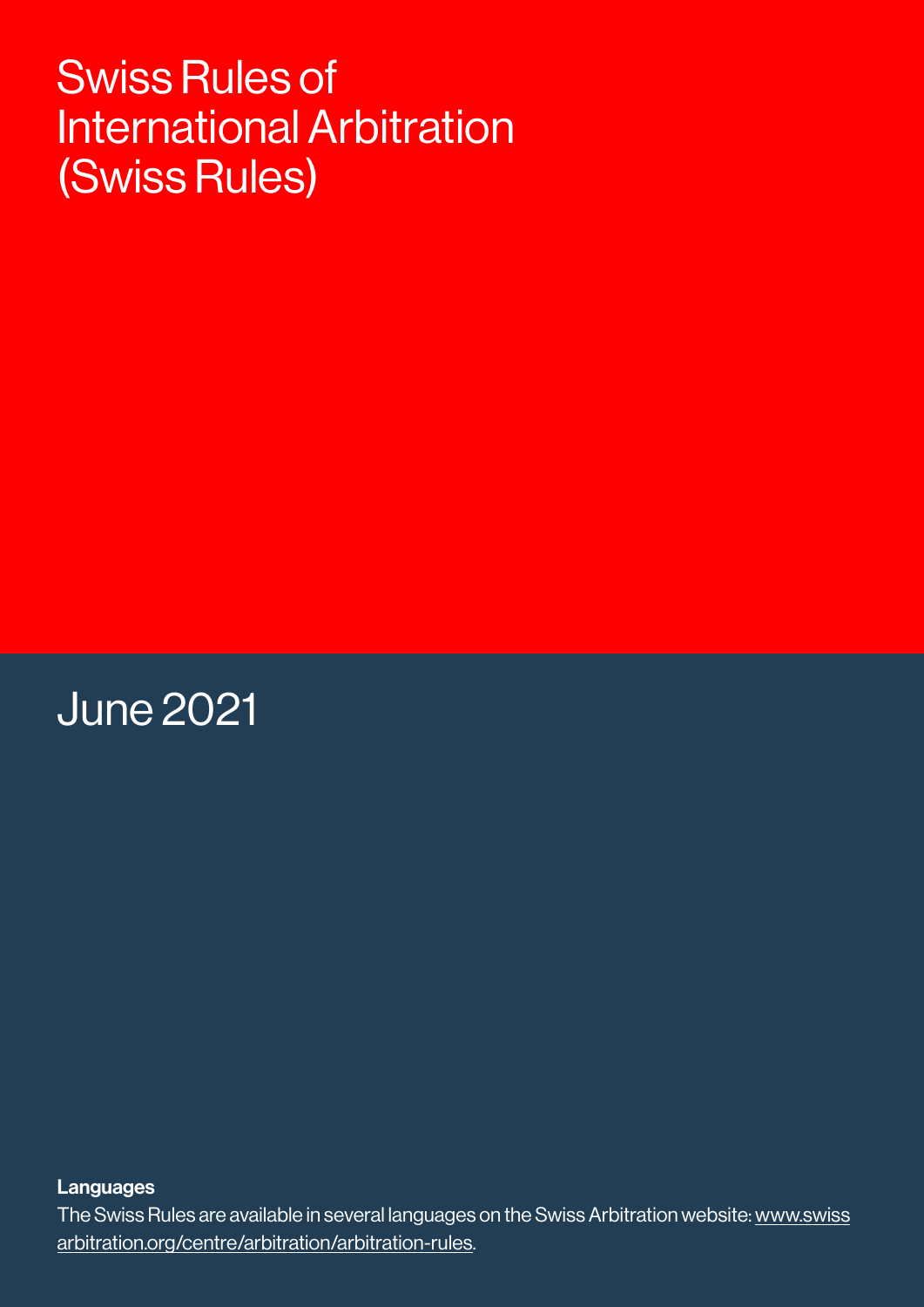# Table of Contents

| <b>Model Arbitration Clause</b><br>4 |                                          |                |  |  |
|--------------------------------------|------------------------------------------|----------------|--|--|
| <b>Introduction</b>                  |                                          | 4              |  |  |
| <b>I. Introductory Rules</b>         |                                          | 5              |  |  |
| Article <sub>1</sub>                 | Scope of application                     | 5              |  |  |
| <b>Article 2</b>                     | Notice, calculation of time limits       | 5              |  |  |
| Article <sub>3</sub>                 | Notice of Arbitration                    | 5              |  |  |
| Article 4                            | Answer to the Notice of Arbitration      | 6              |  |  |
| Article 5                            | Administration of claims                 | 6              |  |  |
| Article 6                            | Cross-claim, joinder, intervention       | 6              |  |  |
| Article <sub>7</sub>                 | Consolidation                            | $\overline{7}$ |  |  |
|                                      | II. Composition of the Arbitral Tribunal | 7              |  |  |
| Article 8                            | Confirmation of arbitrators              | $\overline{7}$ |  |  |
| Article 9                            | Number of arbitrators                    | $\overline{7}$ |  |  |
| Article 10                           | Appointment of a sole arbitrator         | $\overline{7}$ |  |  |
| <b>Article 11</b>                    | Appointment of arbitrators               | 8              |  |  |
| <b>Article 12</b>                    | Independence, impartiality               |                |  |  |
|                                      | and disclosures of arbitrators           | 8              |  |  |
| Article 13                           | Challenge of an arbitrator               | 8              |  |  |
| Article 14                           | Removal of an arbitrator                 | 8              |  |  |
| Article 15                           | Replacement of an arbitrator             | 8              |  |  |
| <b>III. Arbitral Proceedings</b>     |                                          | 9              |  |  |
| Article 16                           | General provisions                       | 9              |  |  |
| <b>Article 17</b>                    | Seat of the arbitration                  | 9              |  |  |
| Article 18                           | Language                                 | 9              |  |  |
| Article 19                           | Organisation and conduct of the          |                |  |  |
|                                      | proceedings                              | 9              |  |  |
| Article 20                           | <b>Statement of Claim</b>                | 9              |  |  |
| <b>Article 21</b>                    | <b>Statement of Defence</b>              | 10             |  |  |
| <b>Article 22</b>                    | Amendments to the Claim or Defence       | 10             |  |  |
| Article 23                           | Objections to the jurisdiction of the    |                |  |  |
|                                      | arbitral tribunal                        | 10             |  |  |
| Article 24                           | Further written submissions              | 10             |  |  |
| Article 25                           | <b>Time limits</b>                       | 10             |  |  |
| Article 26                           | Evidence                                 | 10             |  |  |
| Article 27                           | Hearings                                 | 11             |  |  |
| Article 28                           | Tribunal-appointed experts               | 11             |  |  |

| Article 29                 | Interim measures                           |  | 11 |
|----------------------------|--------------------------------------------|--|----|
| Article 30                 | Default                                    |  | 11 |
| Article 31                 | Closure of proceedings                     |  | 12 |
| Article 32                 | Right to object and waiver                 |  | 12 |
|                            |                                            |  |    |
| <b>IV. The Award</b>       |                                            |  | 12 |
| Article 33                 | Decisions                                  |  | 12 |
| Article 34                 | Form and effect of the award               |  | 12 |
| Article 35                 | Applicable law, ex aequo et bono           |  | 12 |
| Article 36                 | Settlement or other grounds                |  |    |
|                            | for termination                            |  | 12 |
| Article 37                 | Interpretation or correction of            |  |    |
|                            | the award, additional award                |  | 13 |
| Article 38                 | Determination of costs                     |  | 13 |
| Article 39                 | Fees and expenses of arbitrators           |  | 13 |
| Article 40                 | Allocation of costs                        |  | 13 |
| <b>Article 41</b>          | Deposit of costs                           |  | 14 |
|                            |                                            |  |    |
| <b>V. Other Provisions</b> |                                            |  | 14 |
| Article 42                 | <b>Expedited procedure</b>                 |  | 14 |
| Article 43                 | Emergency relief                           |  | 14 |
| Article 44                 | Confidentiality                            |  | 15 |
| Article 45                 | Exclusion of liability                     |  | 15 |
| <b>Appendices</b>          |                                            |  | 17 |
|                            | Appendix A Offices and Bank Account of the |  |    |
|                            | Secretariat of the Arbitration Court       |  | 17 |
|                            | <b>Appendix B Schedule of Costs</b>        |  | 18 |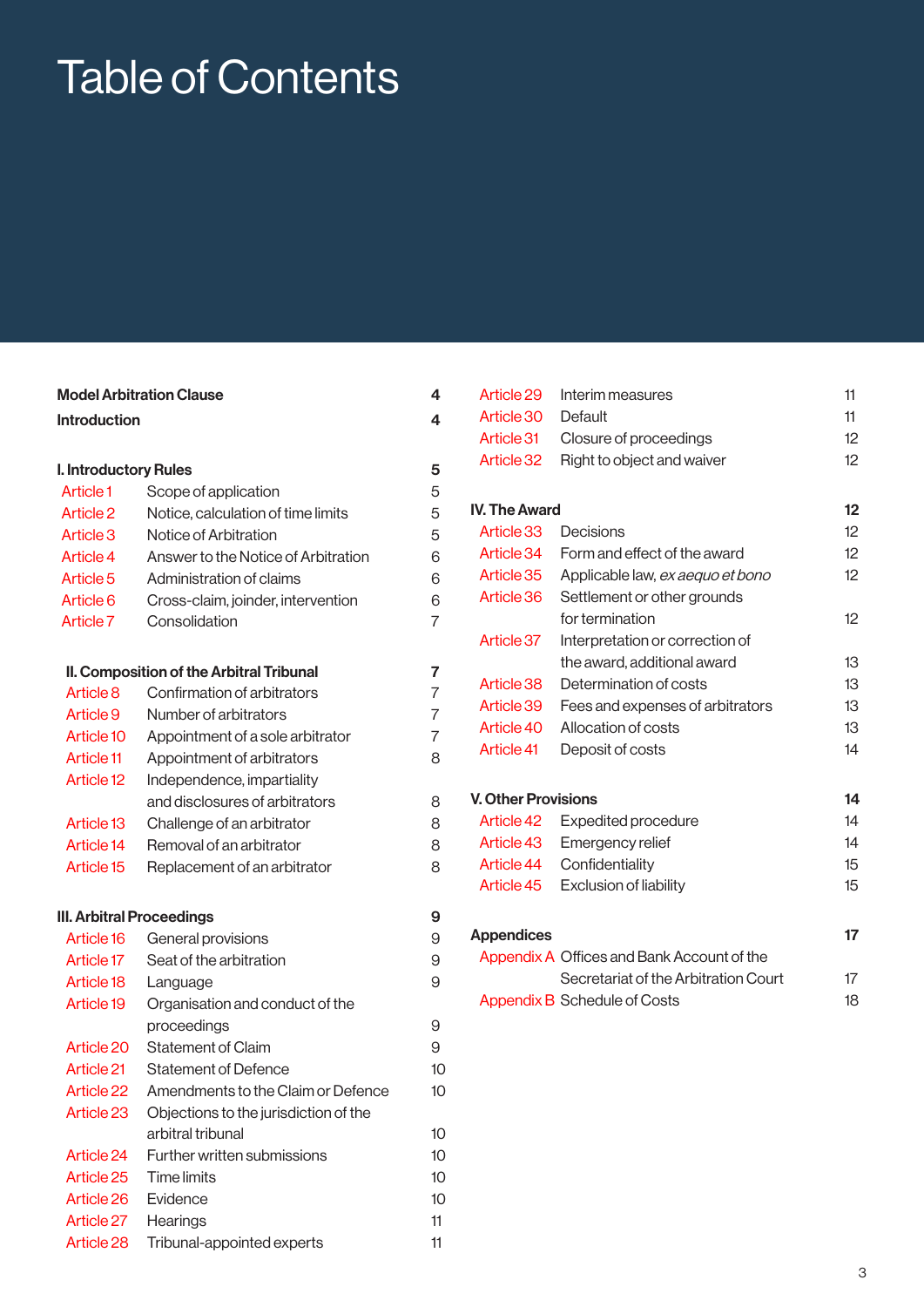# Swiss Rules of International Arbitration (Swiss Rules)

# Model Arbitration Clause

Any dispute, controversy, or claim arising out of, or in relation to, this contract, including regarding the validity, invalidity, breach, or termination thereof, shall be resolved by arbitration in accordance with the Swiss Rules of International Arbitration of the Swiss Arbitration Centre in force on the date on which the Notice of Arbitration is submitted in accordance with those Rules.

The number of arbitrators shall be ... ("one", "three", "one or three");

The seat of the arbitration shall be ... (name of city in Switzerland, unless the parties agree on a city in another country);

The arbitration proceedings shall be conducted in … (insert desired language).

# Introduction

- (a) The Swiss Rules of International Arbitration (the "Swiss Rules" or the "Rules") were first made available to users of arbitration services in 2004 by the Chambers of Commerce and Industry of Basel, Bern, Geneva, Ticino, Vaud, Zurich and later Neuchâtel and Central Switzerland (the "Chambers of Commerce"). The Swiss Rules were based on the UNCITRAL Arbitration Rules with a lean and professional institutional administration and were drafted in cooperation with the Swiss Arbitration Association ("ASA"). In order to administer arbitrations under the Swiss Rules, the Chambers of Commerce founded the Swiss Chambers' Arbitration Institution ("SCAI"), an association under Swiss law.
- (b) The Swiss Rules replaced the individual arbitration rules of the Chambers of Commerce. They were amended in 2012, and again in 2021, with the continued purpose of providing an efficient and reliable framework for arbitration proceedings to users around the world.
- (c) In 2021, the Chambers of Commerce strengthened and formalised their cooperation with ASA for the further development of SCAI. SCAI was converted into a Swiss company and renamed Swiss Arbitration Centre Ltd. (the "Swiss Arbitration Centre"). Arbitration agreements referring to SCAI or the Chambers of Commerce remain valid and binding and will be recognised and applied by the Swiss Arbitration Centre, as legal successor of SCAI.
- (d) Arbitrations under the Swiss Rules are administered by the Arbitration Court (the "Court") of the Swiss Arbitration Centre, which is comprised of experienced international arbitration practitioners. The Court renders decisions as provided for under these Rules. It may delegate to one or more members or committees the power to take certain decisions pursuant to its Internal Rules and may issue Guidelines and Practice Notes to implement and supplement these Rules.<sup>1</sup> The Court is assisted in its work by the Secretariat of the Court (the "**Secretariat**").
- (e) The Swiss Arbitration Centre provides domestic and international arbitration services, as well as other dispute resolution services, relating to disputes arising under any applicable rules of law, in Switzerland or elsewhere.

<sup>1.</sup> The Internal Rules, Guidelines and Practice Notes are available on the website www.swissarbitration.org/centre/arbitration/arbitration-rules.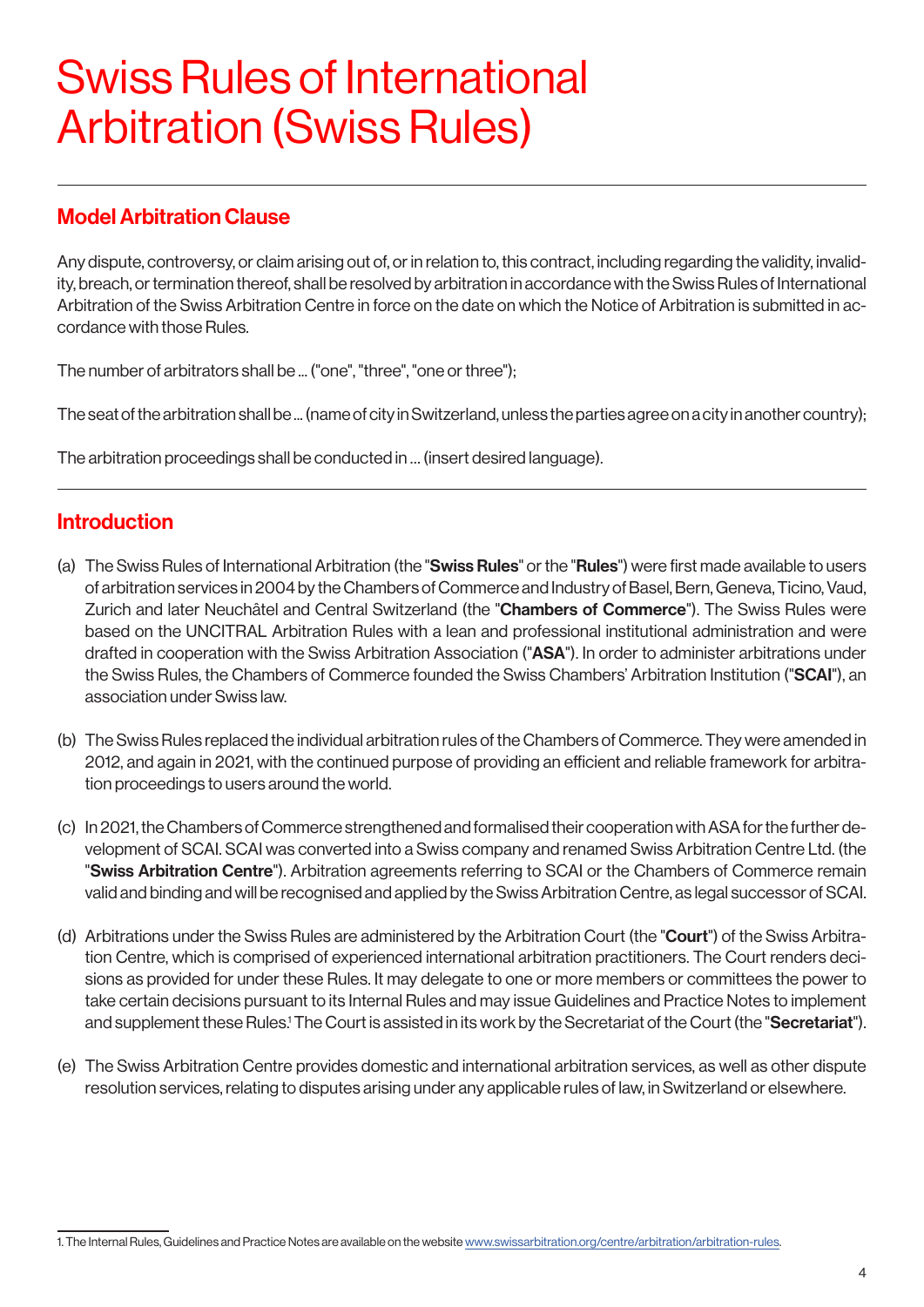# Section I. Introductory Rules

#### SCOPE OF APPLICATION

#### Article 1

1. These Rules shall govern arbitrations where an arbitration clause or agreement to arbitrate (the "Arbitration Agreement") refers to these Rules, administered by the Swiss Arbitration Centre or previously by SCAI, or to the arbitration rules of the Chambers of Commerce and Industry of Basel, Bern, Central Switzerland, Geneva, Neuchâtel, Ticino, Vaud, Zurich, or of any further Chamber of Commerce or other entity that may adhere to or refer its cases to these Rules.

2. This version of the Rules, in force as from 1 June 2021, shall apply to all arbitration proceedings in which the Notice of Arbitration is submitted on or after that date, unless the parties have agreed otherwise.

3. These Rules shall govern the arbitration, except if one of their provisions conflicts with a provision of the law applicable to the arbitration from which the parties cannot derogate, in which case that provision shall prevail.

4. By submitting their dispute to arbitration under these Rules, the parties confer on the Court, to the fullest extent permitted under the law applicable to the arbitration, all powers required for the purpose of supervising the arbitration proceedings otherwise vested in the competent judicial authority, including the power to extend the term of office of the arbitral tribunal and to decide on the challenge of an arbitrator on grounds not provided for in these Rules.

5. The seat of arbitration may be in Switzerland or elsewhere.

#### NOTICE, CALCULATION OF TIME LIMITS Article 2

1. For the purposes of these Rules, any notice, including a notification, communication, or proposal, is deemed to have been received if and when it is delivered to the addressee, or to its habitual residence, place of business, postal or electronic address, or, if none of these can be identified after making a reasonable inquiry, to the addressee's last known residence, place of business, or postal or electronic address.

2. A time limit under these Rules shall begin to run on the day following the day on which a notice, notification, communication, or proposal is received. If the last day of such time limit is an official holiday or a non-business day at the residence or place of business of the addressee, the time limit is extended until the first business day which follows. Official holidays or non-business days are included in the calculation of a time limit.

3. If the circumstances so justify, the Court may extend or shorten any time limit set out in these Rules.

#### NOTICE OF ARBITRATION Article 3

1. The party or parties initiating arbitration (the "Claimant") shall submit a Notice of Arbitration to the Secretariat at any of the addresses, postal or electronic, listed in Appendix A. No hard copies of the Notice of Arbitration shall be required, unless the Secretariat requests otherwise or the Claimant requests that the Secretariat notify a hard copy to the other party or parties (the "Respondent") in lieu of or in addition to an electronic copy. In case of hard copies, the Claimant shall provide the Secretariat with a sufficient number of copies of the Notice of Arbitration for each Respondent, each arbitrator and the Secretariat.

2. Arbitration proceedings shall be deemed to commence on the date on which the Notice of Arbitration is received by the Secretariat.

3. The Notice of Arbitration shall include the following:

- (a) a demand that the dispute be referred to arbitration;
- (b) the names, addresses, telephone numbers, and e-mail addresses of each of the parties and, where applicable, of their representatives;
- (c) identification of the Arbitration Agreement that is invoked;
- (d) identification of the contract(s) or other legal instrument(s) out of, or in relation to, which the dispute arises (the "Contract");
- (e) the general nature of the claim and an indication of the amount involved, if any;
- (f) the relief or remedy sought;
- (g) a proposal as to the number of arbitrators (one or three), the manner in which the arbitral tribunal shall be constituted, the language, and the seat of the arbitration if the parties have not previously agreed thereon;
- (h) the designation of an arbitrator, where the Arbitration Agreement or Article 11(1) so requires;
- (i) confirmation of payment to the relevant account listed in Appendix A of the Registration Fee as required by Appendix B (Schedule of Costs) in force on the date the Notice of Arbitration is submitted.
- 4. The Notice of Arbitration may also include:
- (a) the Claimant's proposal for the appointment of a sole arbitrator referred to in Article 10;
- (b) the Statement of Claim referred to in Article 20.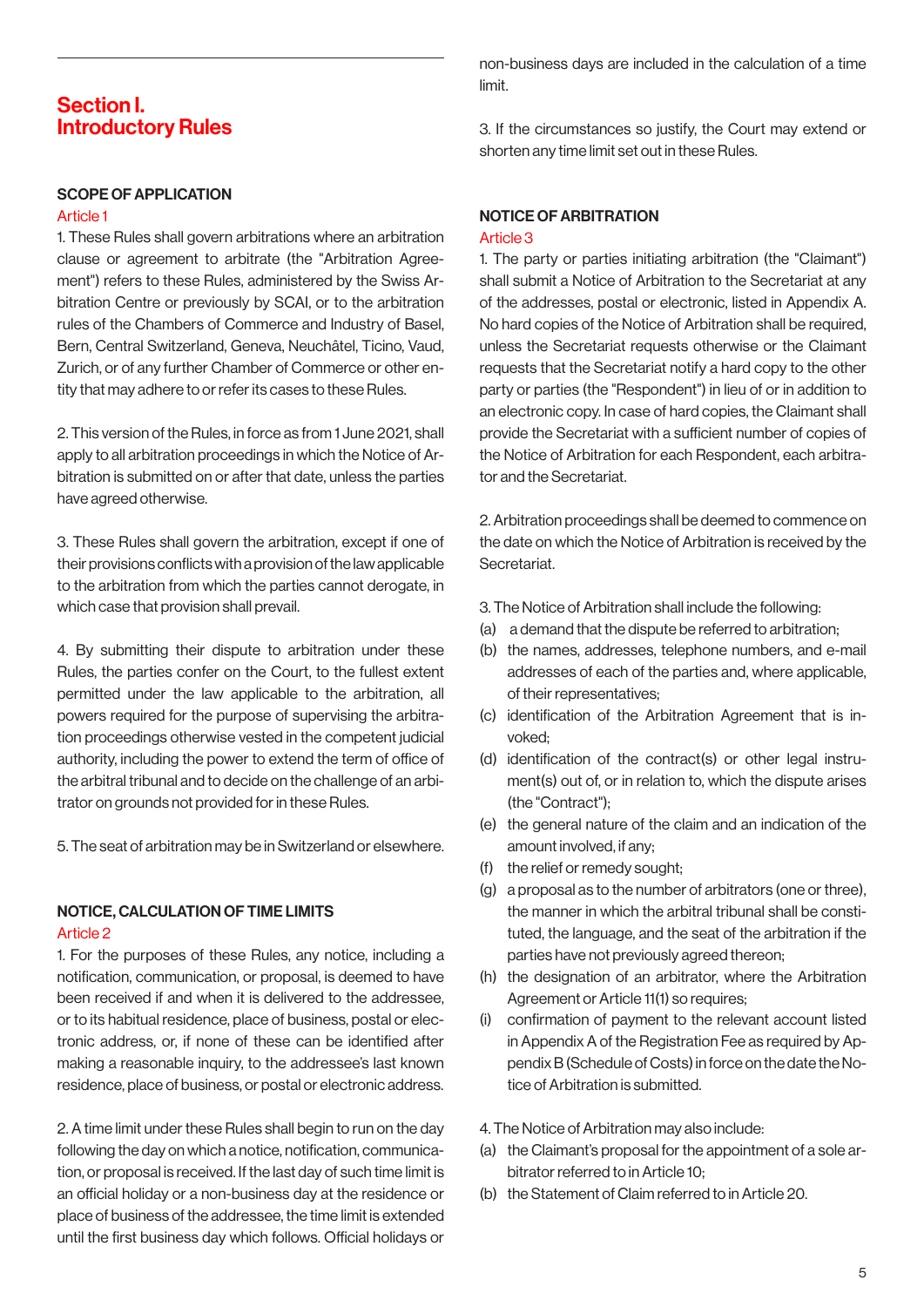5. If the Notice of Arbitration is incomplete or the Registration Fee is not paid, the Secretariat may set an appropriate time limit within which this may be remedied. The Secretariat may also request the Claimant to submit a translation of the Notice of Arbitration within the same time limit if it is not submitted in English, German, French, or Italian. If the Claimant complies with such directions within the applicable time limit, the Notice of Arbitration shall be deemed to have been validly filed on the date on which the initial version was received by the Secretariat. If the Claimant fails to comply with such directions within the applicable time limit, the Notice of Arbitration will be deemed to be withdrawn, without prejudice to the Claimant's right to resubmit it at a later date.

6. The Secretariat shall notify the Notice of Arbitration together with any exhibits to the Respondent without delay.

#### ANSWER TO THE NOTICE OF ARBITRATION  $\Delta$ rticle 4

1. Within 30 days from the date of receipt of the Notice of Arbitration, the Respondent shall submit to the Secretariat an Answer to the Notice of Arbitration. Article 3(1) shall apply mutatis mutandis. The Answer to the Notice of Arbitration shall, to the extent possible, include the following:

- (a) the name, address, telephone number, and e-mail address of the Respondent and, where applicable, of its representative(s);
- (b) any plea of lack of jurisdiction;
- (c) the Respondent's comments on the particulars set forth in the Notice of Arbitration referred to in Article 3(3)(e);
- (d) the Respondent's answer to the relief or remedy sought in the Notice of Arbitration referred to in Article 3(3)(f);
- (e) the Respondent's proposal as to the number of arbitrators (one or three), the manner in which the arbitral tribunal shall be constituted, the language, and the seat of the arbitration referred to in Article 3(3)(g);
- (f) the designation of an arbitrator, where the Arbitration Agreement or Article 11(1) so requires.

2. The Answer to the Notice of Arbitration may also include:

- (a) the Respondent's proposal for the appointment of a sole arbitrator referred to in Article 10;
- (b) the Statement of Defence referred to in Article 21.

3. Articles 3(5) and (6) shall apply to the Answer to the Notice of Arbitration mutatis mutandis.

4. Any counterclaim or set-off defence shall in principle be raised with the Answer to the Notice of Arbitration. Article 3(3) shall apply mutatis mutandis.

5. If no counterclaim, claim under Article 6(1) or set-off defence is raised or no Answer to the Notice of Arbitration is submitted, or if there is no indication of the amount of such claim or defence, the Court may rely exclusively on the Notice of Arbitration in order to determine the possible application of Article 42(1) (Expedited Procedure).

#### ADMINISTRATION OF CLAIMS Article 5

1. If the Respondent does not submit an Answer to the Notice of Arbitration, or if the Respondent raises an objection to the arbitration being administered under these Rules or any other jurisdictional objection, including that claims made under more than one Arbitration Agreement may not be determined together, the arbitration shall proceed with all claims, unless and to the extent the Court determines that:

- (a) there is manifestly no Arbitration Agreement referring to these Rules; or
- (b) where claims are made under more than one Arbitration Agreement, the Arbitration Agreements are manifestly incompatible.

2. The Court's decision to proceed with claims is without prejudice to the arbitral tribunal's power to render any decision as provided for in Article 23.

# CROSS-CLAIM, JOINDER, INTERVENTION Article 6

1. A party asserting a claim against another party other than a claim in the Notice of Arbitration or a counterclaim in the Answer to the Notice of Arbitration (cross-claim), or a party asserting a claim against an additional party (joinder), or an additional party asserting a claim against an existing party (intervention), shall do so by submitting a notice of claim. Article 3 shall apply mutatis mutandis.

2. Prior to the constitution of the arbitral tribunal, such notice of claim shall be submitted to the Secretariat. The Secretariat shall notify it together with any exhibits to the addressee of the claim, all other parties and any confirmed arbitrator. Any objection to the application of these Rules to the claim or any other jurisdictional objection, including that claims made under more than one Arbitration Agreement may not be determined together, shall be raised by the addressee of the claim or any other party within 15 days from the date of receipt of the notice of claim. Article 5 shall apply mutatis mutandis.

3. After the constitution of the arbitral tribunal, any crossclaim, request for joinder or request for intervention shall be decided by the arbitral tribunal, after consulting with all parties, taking into account all relevant circumstances.

4. Where a third person requests or is requested by a party to participate in the arbitration proceedings in a capacity other than an additional party, the arbitral tribunal, after consulting with all parties and the third person, shall decide on whether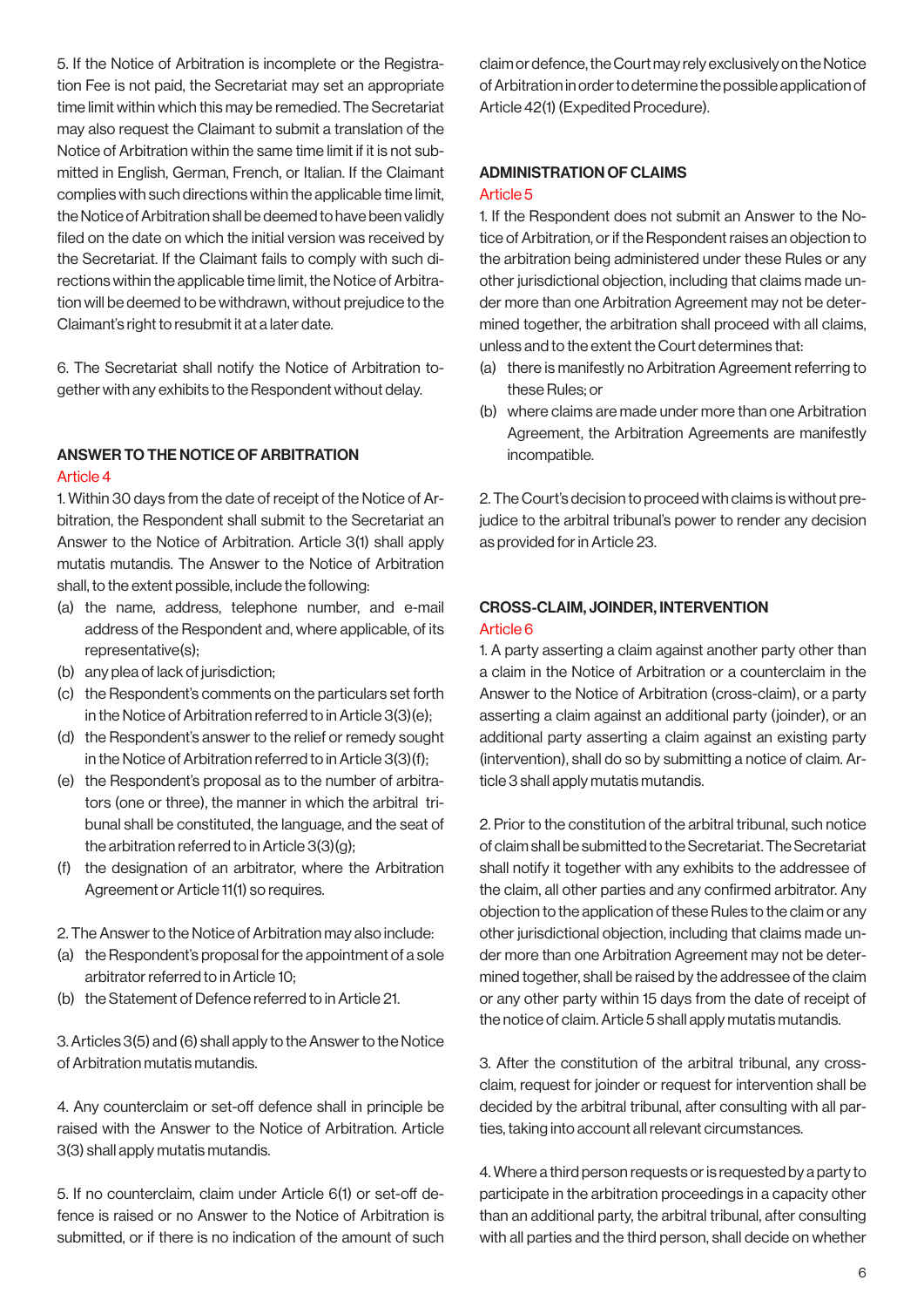to permit such participation and on its modalities, taking into account all relevant circumstances.

#### **CONSOLIDATION**

#### Article 7

1. Upon request of a party and after consulting with all parties and any confirmed arbitrator, the Court may consolidate arbitration proceedings pending under these Rules.

2. When rendering its decision, the Court shall take into account all relevant circumstances, including the links between the claims and the progress already made in the respective proceedings.

3. Where the Court decides to consolidate proceedings in which one or more arbitrators have been confirmed by the Court, and absent an agreement of all parties in all proceedings on the constitution of the arbitral tribunal in the consolidated proceedings, the Court may revoke the confirmation or appointment of arbitrators and apply the provisions of Section II (Composition of the Arbitral Tribunal). The parties to all proceedings shall be deemed to have waived their right to designate an arbitrator. Unless all parties agree or the Court decides otherwise, the proceedings shall be consolidated into the arbitration commenced first.

# Section II. Composition of the Arbitral Tribunal

# CONFIRMATION OF ARBITRATORS

#### Article 8

1. All designations of an arbitrator are subject to confirmation by the Court, upon which the appointments shall become effective. The reasons for a decision by the Court on the confirmation of an arbitrator need not be communicated.

2. Where a designation is not confirmed, the Court may either:

- (a) invite the party or parties concerned, or, as the case may be, the arbitrators, to make a new designation within a reasonable time limit; or
- (b) in exceptional circumstances, proceed directly with the appointment.

3. The Court shall have all powers to address any failure in the constitution of the arbitral tribunal under these Rules and may, in particular, revoke any appointment made, appoint or reappoint any of the arbitrators and designate one of them as the presiding arbitrator.

4. If, before the arbitral tribunal is constituted, the parties agree on a settlement of the dispute, or the continuation of the arbitration proceedings becomes unnecessary or impossible for other reasons, the Secretariat shall give advance notice to the parties that the Court may terminate the proceedings. Any party may request that the Court proceed with the constitution of the arbitral tribunal in accordance with these Rules in order that the arbitral tribunal determine and apportion the costs not agreed upon by the parties.

5. Once the Registration Fee and Provisional Deposit have been paid in accordance with Appendix B (Schedule of Costs) and all arbitrators have been confirmed, the Secretariat shall transmit the file to the arbitral tribunal without delay.

#### NUMBER OF ARBITRATORS

#### Article 9

1. If the parties have not agreed upon the number of arbitrators, the Court shall decide whether the case shall be referred to a sole arbitrator or to a three-member arbitral tribunal, taking into account all relevant circumstances.

2. The Court shall refer the case to a sole arbitrator, unless the complexity of the subject matter, the amount in dispute or other relevant circumstances justify that the case be referred to a three-member arbitral tribunal.

3. If the Arbitration Agreement provides for an arbitral tribunal composed of more than one arbitrator, and this appears inappropriate in view of the amount in dispute or of other circumstances, the Court shall invite the parties to agree to refer the case to a sole arbitrator.

4. Where the amount in dispute does not exceed CHF 1,000,000 (one million Swiss francs), Article 42(1) (Expedited Procedure) shall apply.

#### APPOINTMENT OF A SOLE ARBITRATOR Article 10

1. Where the parties have agreed that the dispute shall be referred to a sole arbitrator, they shall jointly designate the sole arbitrator within 30 days from the date on which the Notice of Arbitration was received by the Respondent, unless the parties' agreement provides otherwise.

2. Where the parties have not agreed upon the number of arbitrators and the Court decides that the dispute shall be referred to a sole arbitrator, the parties shall jointly designate the sole arbitrator within 30 days from the date of receipt of the Court's decision.

3. If the parties fail to designate the sole arbitrator within the applicable time limit, the Court shall proceed with the appointment.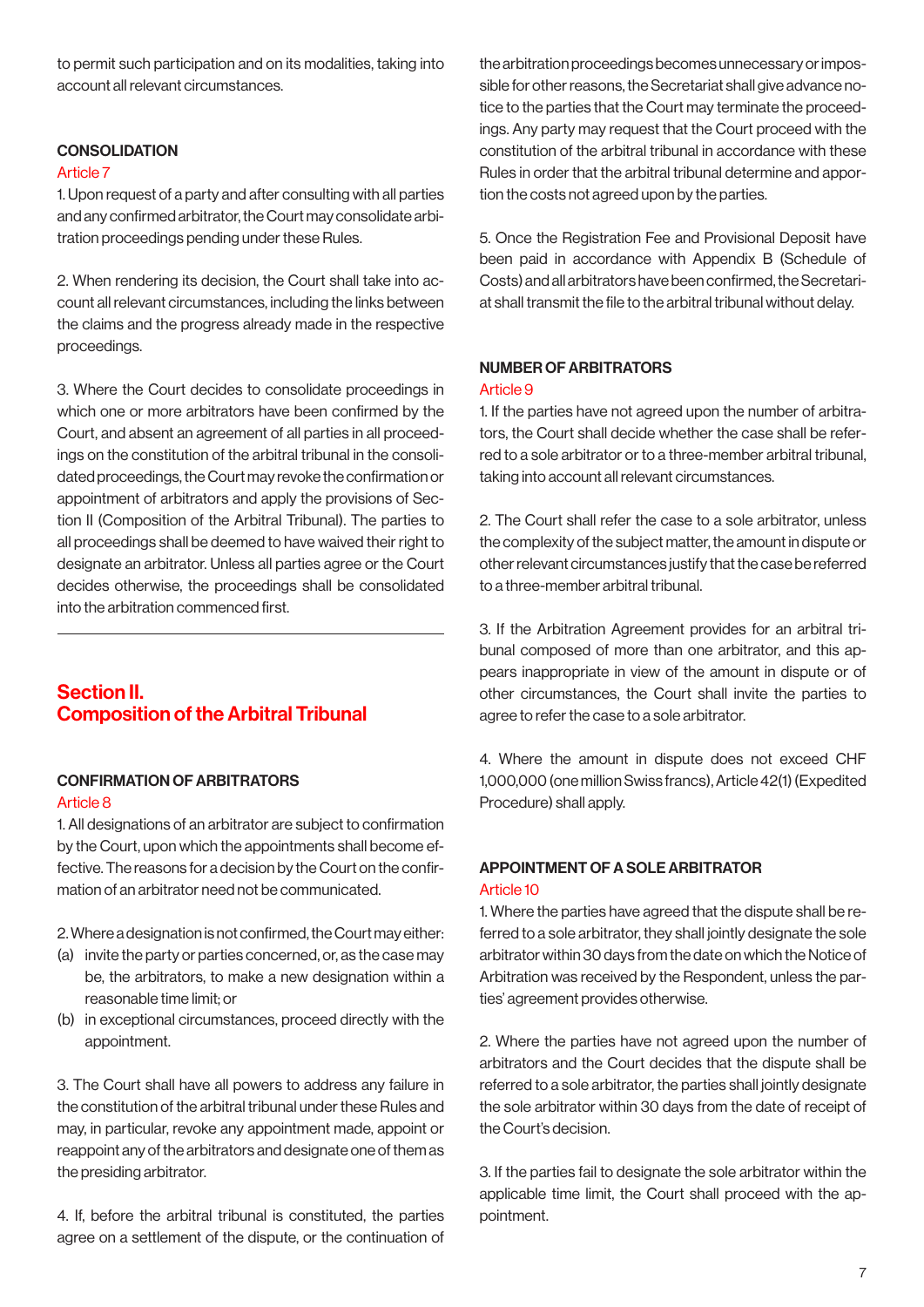#### APPOINTMENT OF ARBITRATORS Article 11

1. Where a dispute between two parties is referred to a threemember arbitral tribunal, each party shall designate one arbitrator, unless the parties have agreed otherwise.

2. If one party in a two-party dispute fails to designate an arbitrator within the time limit set by the Court or resulting from the Arbitration Agreement, the Court shall appoint the arbitrator. Unless the parties' agreement provides otherwise, the two arbitrators so appointed shall designate, within 30 days from the confirmation of the second arbitrator, a third arbitrator who shall act as the presiding arbitrator of the arbitral tribunal. Failing such designation, the Court shall appoint the presiding arbitrator.

3. In multi-party proceedings, the arbitral tribunal shall be constituted in accordance with the parties' agreement.

4. If the parties have not agreed upon a procedure for the constitution of the arbitral tribunal in multi-party proceedings, the Court shall set a time limit for the Claimant and for the Respondent (or group of parties) to each designate an arbitrator. If each group of parties has designated an arbitrator, Article 11(2) shall apply to the designation of the presiding arbitrator.

5. Where a party or group of parties fails to designate an arbitrator in multi-party proceedings, the Court may appoint some or all of the arbitrators, and shall designate the presiding arbitrator.

# INDEPENDENCE, IMPARTIALITY AND DISCLOSURES OF ARBITRATORS

#### Article 12

1. Any arbitrator conducting an arbitration under these Rules shall be and shall remain impartial and independent throughout the proceedings.

2. Before appointment or confirmation, prospective arbitrators shall disclose to the Secretariat any circumstances likely to give rise to justifiable doubts as to their impartiality or independence. The Secretariat shall provide such information to the parties and set a time limit within which they may comment.

3. After appointment or confirmation, each arbitrator shall have the duty to promptly disclose to the Secretariat and to the parties any such circumstances arising in the course of the proceedings.

#### CHALLENGE OF AN ARBITRATOR Article 13

1. Any arbitrator may be challenged if circumstances exist that give rise to justifiable doubts as to the arbitrator's impartiality or independence.

2. A party intending to challenge an arbitrator shall send a notice of challenge to the Secretariat with a copy to the other parties and the arbitral tribunal within 15 days after the circumstances giving rise to the challenge became known to that party.

3. If, within 15 days from the date of the notice of challenge, the parties do not agree to the challenge, or the challenged arbitrator does not withdraw, the Court shall decide on the challenge.

#### REMOVAL OF AN ARBITRATOR

#### Article 14

1. If an arbitrator fails to perform his or her functions, the Court may, on its own initiative or upon request of the other arbitrators or a party, revoke the appointment of that arbitrator.

2. The arbitrator shall first have an opportunity to present his or her position to the Court.

# REPLACEMENT OF AN ARBITRATOR

#### Article 15

1. Subject to Article 15(2), in all instances in which an arbitrator has to be replaced, a replacement arbitrator shall be designated or appointed pursuant to the procedure provided for in Articles 10 and 11 within the time limit set by the Court. Such procedure shall apply even if a party or the arbitrators failed to make the required designation during the initial appointment process.

2. In exceptional circumstances, the Court may, after consulting with the parties and any remaining arbitrators:

- (a) directly appoint the replacement arbitrator; or
- (b) after the closure of the proceedings, authorise the remaining arbitrator(s) to proceed with the arbitration and make any decision or award.

3. If an arbitrator is replaced, the proceedings shall resume at the stage reached when the arbitrator who was replaced ceased to perform his or her functions, unless the arbitral tribunal decides otherwise.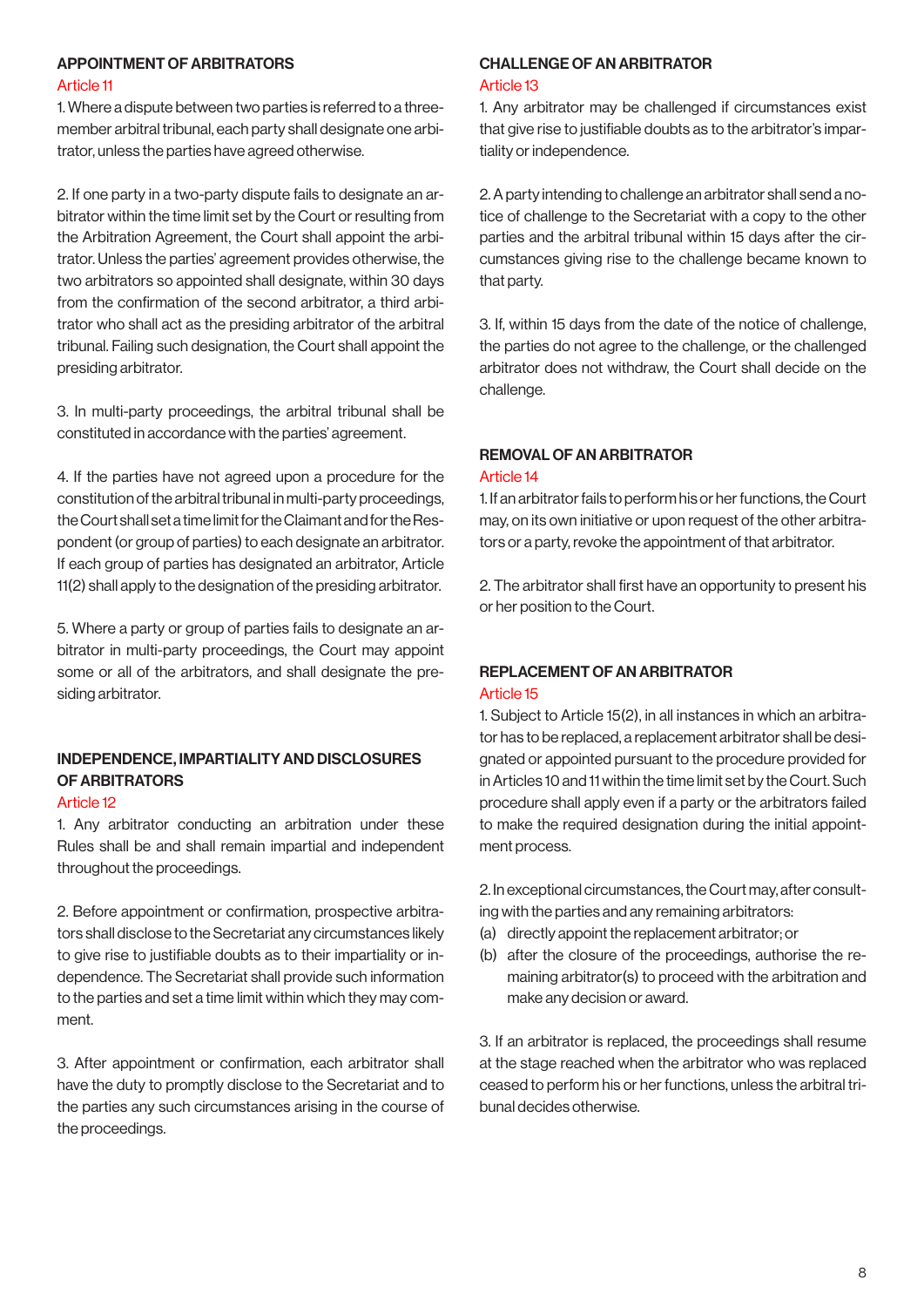# Section III. Arbitration Proceedings

#### GENERAL PROVISIONS

#### Article 16

1. All participants in the arbitration proceedings shall act in good faith and make every effort to contribute to the efficient conduct of the proceedings and to avoid unnecessary costs and delays. The parties undertake to comply with any award or order made by the arbitral tribunal or emergency arbitrator without delay.

2. Any communication by a party to the arbitral tribunal shall at the same time be sent to all other parties. The Secretariat shall receive an electronic copy of all communications between the parties and the arbitral tribunal.

3. The arbitral tribunal may, with the consent of the parties, appoint a secretary. Articles 12 and 13 shall apply to the secretary mutatis mutandis.

4. The parties may be represented or assisted by persons of their choice. Proof of authority of a representative may be requested at any time. The arbitral tribunal may oppose the appointment of a new representative where this would risk jeopardising the impartiality or independence of the arbitral tribunal.

# SEAT OF THE ARBITRATION

#### Article 17

1. If the parties have not determined the seat of the arbitration, or if the designation of the seat is unclear or incomplete, the Court shall determine the seat of the arbitration, taking into account all relevant circumstances, or shall request the arbitral tribunal to determine it.

2. Without prejudice to the determination of the seat of the arbitration, the arbitral tribunal may decide where the proceedings shall be conducted. In particular, it may hear witnesses and hold meetings for consultation among its members at any place it deems appropriate, having regard to the circumstances of the arbitration.

3. The arbitral tribunal may meet at any place it deems appropriate for the inspection of goods, other property, or documents. The parties shall be given sufficient notice to enable them to be present at such an inspection.

4. The award shall be deemed to be made at the seat of the arbitration.

# LANGUAGE

#### Article 18

Subject to an agreement of the parties, the arbitral tribunal shall, promptly after its constitution, determine the language or languages to be used in the proceedings.

#### ORGANISATION AND CONDUCT OF THE PROCEEDINGS Article 19

1. Subject to these Rules, the arbitral tribunal may conduct the arbitration in such manner as it considers appropriate, including by adopting measures for the efficiency of the arbitration proceedings, provided that it ensures equal treatment of the parties and their right to be heard.

2. As soon as practicable after receiving the file from the Secretariat, the arbitral tribunal shall hold an initial conference with the parties to discuss the organisation of the arbitration proceedings, including rules of procedure, as well as issues of data protection and cybersecurity to the extent needed to ensure an appropriate level of compliance and security.

3. At the initial conference or promptly thereafter, the arbitral tribunal shall prepare a procedural timetable setting forth the steps to be undertaken in the course of the proceedings, including time limits for written submissions, supporting evidence, and the dates of any hearings, as well as an estimate of the time required by the arbitral tribunal for its main decisions.

4. The arbitral tribunal may hold further organisational conferences as appropriate throughout the proceedings to consult with the parties and ensure efficient case management.

5. With the agreement of each of the parties, the arbitral tribunal may take steps to facilitate the settlement of the dispute before it. Any such agreement by a party shall constitute a waiver of its right to challenge an arbitrator's impartiality based on the arbitrator's participation and knowledge acquired in taking the agreed steps.

6. At any time during the arbitration proceedings the parties may agree to resolve their dispute, or any portion of it, by mediation, including under the Swiss Rules of Mediation, or any other forms of alternative dispute resolution. Unless the parties agree otherwise, the arbitration proceedings will be stayed during that period.

#### STATEMENT OF CLAIM Article 20

1. Within a time limit to be determined by the arbitral tribunal, and unless the Statement of Claim was contained in the No-

tice of Arbitration, the Claimant shall communicate its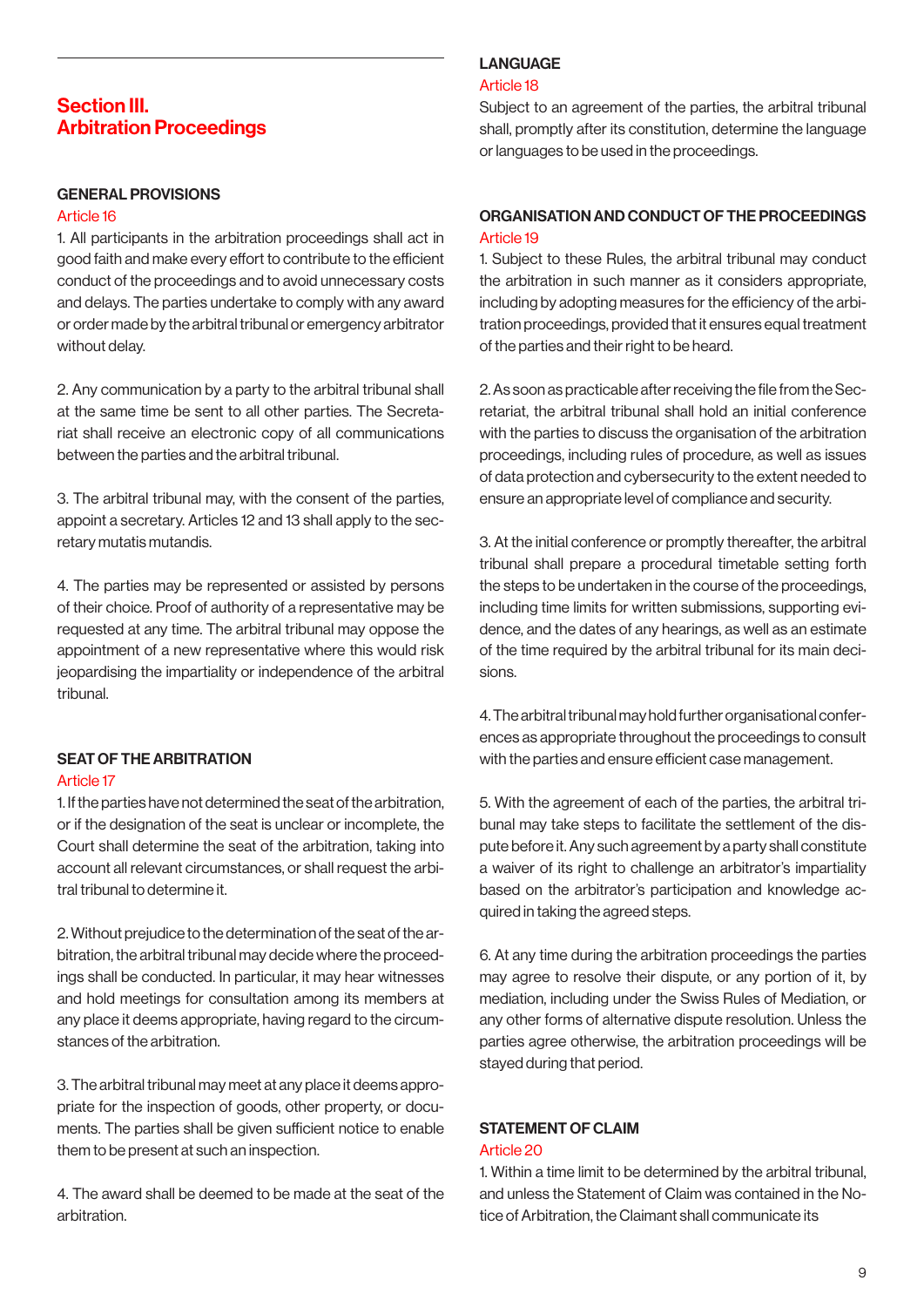Statement of Claim in writing to the Respondent and to each of the arbitrators.

2. The Statement of Claim shall include the following particulars:

- (a) the names and addresses of the parties;
- (b) a statement of the facts supporting the claim;
- (c) the points at issue;
- (d) the relief or remedy sought.

3. The Claimant shall in principle annex to its Statement of Claim all documents and other evidence on which it relies, including a copy of the Contract.

### STATEMENT OF DEFENCE

#### Article 21

1. Within a time limit to be determined by the arbitral tribunal, and unless the Statement of Defence was contained in the Answer to the Notice of Arbitration, the Respondent shall communicate its Statement of Defence in writing to the Claimant and to each of the arbitrators.

2. The Statement of Defence shall reply to the particulars of the Statement of Claim set out in Article 20(2). If the Respondent raises an objection to the jurisdiction or to the proper constitution of the arbitral tribunal, the Statement of Defence shall contain the factual and legal basis of such objection. The Respondent shall in principle annex to its Statement of Defence all documents and other evidence on which it relies.

3. Article 20(2) shall apply mutatis mutandis to a counterclaim and a set-off defence.

#### AMENDMENTS TO THE CLAIM OR DEFENCE Article 22

During the course of the arbitration proceedings, a party may amend or supplement its claim or defence, unless the arbitral tribunal considers it inappropriate to allow such amendment having regard to the delay in making it, the prejudice to the other parties, or any other circumstances.

# OBJECTIONS TO THE JURISDICTION OF THE ARBITRAL **TRIBUNAL**

#### Article 23

1. The arbitral tribunal shall have the power to rule on any objections to its jurisdiction, including regarding the existence, validity or scope of the Arbitration Agreement, and on any objections that claims made under more than one Arbitration Agreement should not be determined together.

2. The arbitral tribunal shall have the power to determine the existence or the validity of the Contract of which an Arbitration Agreement forms part. A decision by the arbitral tribunal that the Contract is null and void shall not automatically entail the invalidity of the Arbitration Agreement.

3. Any objection to the jurisdiction of the arbitral tribunal shall be raised prior to any defence on the merits, unless the arbitral tribunal allows a later objection in exceptional circumstances.

4. The arbitral tribunal shall rule on any objection to its jurisdiction as a preliminary question, unless it appears more appropriate to rule on such objection in an award on the merits.

5. The arbitral tribunal shall have jurisdiction to hear a set-off defence even if the relationship out of which the defence is said to arise does not fall within the scope of the Arbitration Agreement, or falls within the scope of another Arbitration Agreement or forum selection clause.

#### FURTHER WRITTEN SUBMISSIONS Article 24

The arbitral tribunal shall decide, after consulting with the parties, which further written submissions, if any, in addition to the Statement of Claim and the Statement of Defence, shall be submitted by the parties and shall set the time limits for such written submissions.

#### TIME LIMITS

#### Article 25

1. The time limits for written submissions, including for the Statement of Claim and the Statement of Defence, shall be set by the arbitral tribunal after consulting with the parties. A time limit shall not exceed 45 days, unless the complexity of the case or other circumstances justify a longer time limit.

2. The arbitral tribunal may extend any time limit if it considers that an extension is justified.

#### EVIDENCE

#### Article 26

1. The arbitral tribunal shall determine the admissibility, relevance, materiality, and weight of the evidence, as well as the burden of proof.

2. At any time during the arbitration proceedings, the arbitral tribunal may require the parties to produce documents, exhibits, or other evidence within a time limit set by the arbitral tribunal.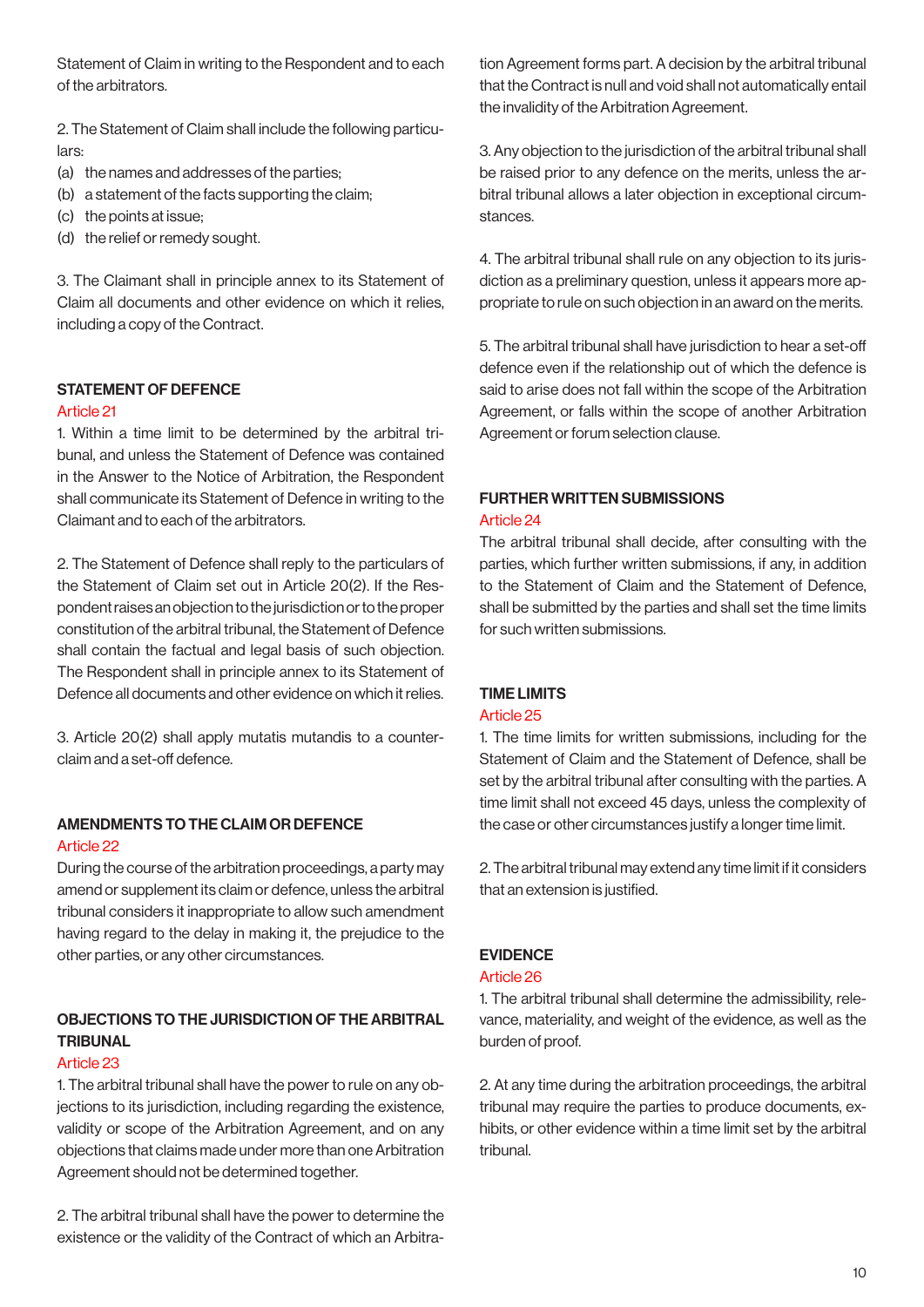#### **HEARINGS**

#### Article 27

1. At any stage of the proceedings, the arbitral tribunal may hold a hearing for the presentation of evidence by witnesses or experts, or for oral argument. It shall issue directions in this respect after consulting with the parties.

2. Any hearings may be held in person or remotely by videoconference or other appropriate means, as decided by the arbitral tribunal after consulting with the parties.

3. Any person may be a witness in the arbitration. It is not improper for a party, its officers, employees, legal advisors, or counsel to interview witnesses or potential witnesses.

4. Prior to a hearing and within a time limit set by the arbitral tribunal, the evidence of witnesses and experts may be presented in the form of written statements or reports signed by them.

5. At the hearing, witnesses and experts may be heard and examined in the manner set by the arbitral tribunal. The arbitral tribunal may direct that witnesses or experts be examined through means that do not require their physical presence at the hearing (including by videoconference).

6. Arrangements shall be made for the translation of oral statements made at a hearing and for a record of the hearing to be provided if this is deemed necessary by the arbitral tribunal having regard to the circumstances of the case, or if the parties so agree.

7. Hearings shall be private, unless the parties agree otherwise.

#### TRIBUNAL-APPOINTED EXPERTS

#### Article 28

1. The arbitral tribunal, after consulting with the parties, may appoint one or more experts to report to it, in writing, on specific issues. Articles 12 and 13 shall apply mutatis mutandis.

2. The expert's terms of reference shall be established by the arbitral tribunal. The parties shall give the expert any relevant information or produce for the expert's inspection any relevant documents or goods that the expert may require of them. Any dispute between a party and the expert as to the relevance of the required information, documents or goods shall be referred to the arbitral tribunal.

3. Upon receipt of the expert's report, the arbitral tribunal shall communicate a copy of the report to the parties, which shall be given the opportunity to express, in writing, their opinion on the report. A party shall be entitled to examine any document on which the expert has relied in the report.

4. At the request of any party, the expert, after delivery of the report, may be heard at a hearing during which the parties shall have the opportunity to be present and to examine the expert. Article 27 shall apply to such proceedings.

#### INTERIM MEASURES Article 29

1. At the request of a party, the arbitral tribunal may grant any interim measures it deems necessary or appropriate. Upon the application of any party or, in exceptional circumstances and with prior notice to the parties, on its own initiative, the arbitral tribunal may also modify, suspend or terminate any interim measures granted.

2. Interim measures may be granted in the form of an interim award. The arbitral tribunal shall be entitled to order the provision of appropriate security.

3. In exceptional circumstances, the arbitral tribunal may rule on a request for interim measures by way of a preliminary order before the request has been communicated to any other party, provided that such communication is made at the latest together with the preliminary order and that the other parties are immediately granted an opportunity to be heard.

4. The arbitral tribunal may rule on claims for compensation for any damage caused by an unjustified interim measure or preliminary order.

5. By submitting their dispute to arbitration under these Rules, the parties do not waive any right that they may have under the applicable laws to submit a request for interim measures to a judicial authority. A request for interim measures addressed by any party to a judicial authority shall not be deemed to be incompatible with the Arbitration Agreement, or to constitute a waiver of that agreement.

#### **DEFAULT**

#### Article 30

1. If, within the time limit set by the arbitral tribunal, the Claimant has failed to communicate its claim without showing sufficient cause for such failure, the arbitral tribunal shall terminate the arbitration proceedings. If, within the time limit set by the arbitral tribunal, the Respondent has failed to communicate its defence without showing sufficient cause for such failure, the proceedings shall continue.

2. If one of the parties, duly notified under these Rules, fails to appear at a hearing, without showing sufficient cause for such failure, the arbitral tribunal may proceed with the arbitration.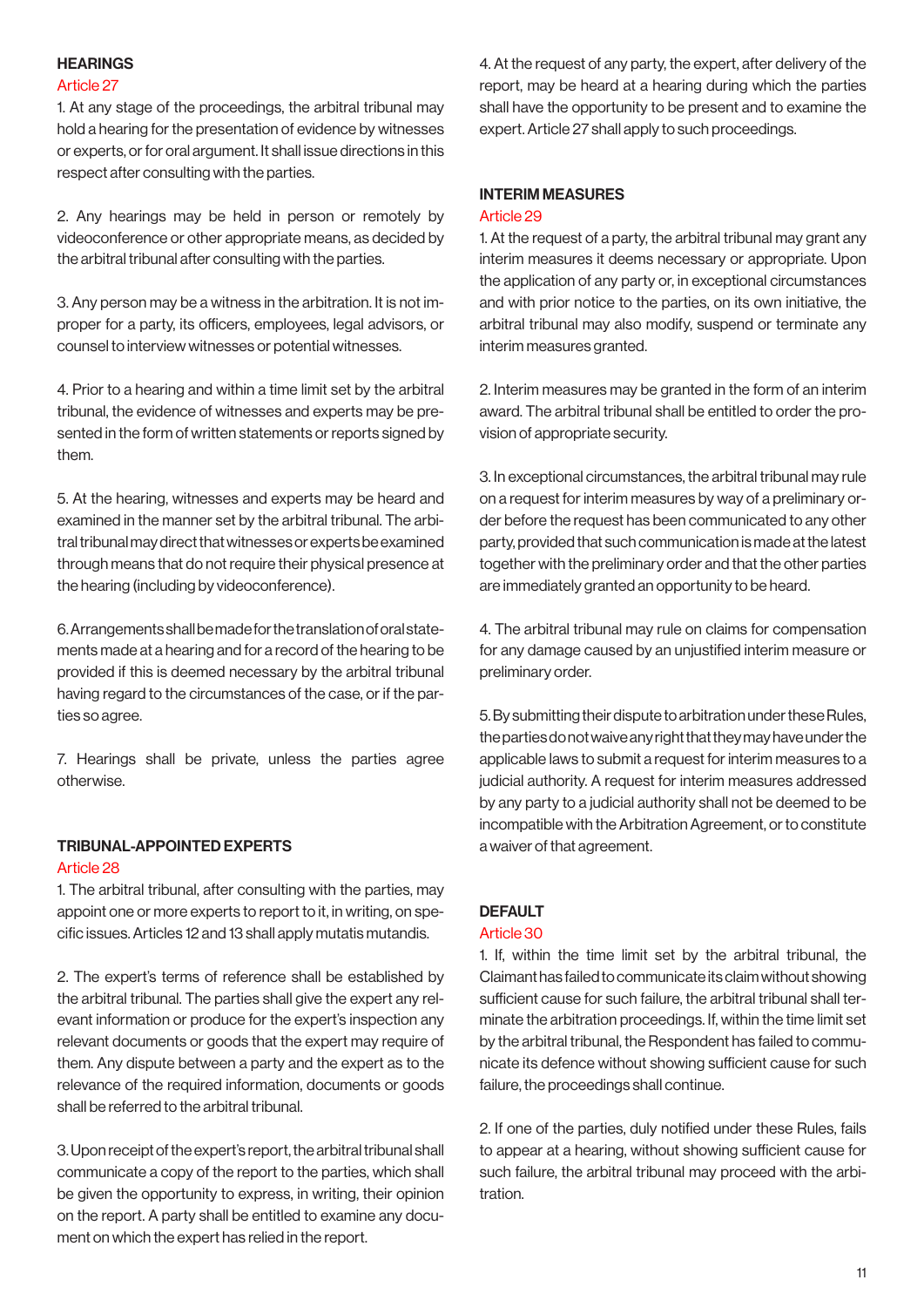3. If one of the parties, duly invited to produce documentary or other evidence, fails to do so within the time limit set by the arbitral tribunal, without showing sufficient cause for such failure, the arbitral tribunal may make the award on the basis of the evidence before it.

# CLOSURE OF PROCEEDINGS

#### Article 31

1. When it is satisfied that the parties have had a reasonable opportunity to present their respective cases on matters to be decided in an award, the arbitral tribunal may declare the proceedings closed with regard to such matters.

2. The arbitral tribunal may, if it considers it necessary owing to exceptional circumstances, decide, on its own initiative or upon the application of a party, to reopen the proceedings on the matters with regard to which the proceedings were closed pursuant to Article 31(1) at any time before the award on such matters is made.

# RIGHT TO OBJECT AND WAIVER

#### Article 32

If a party becomes aware that any provision of, or requirement under, these Rules or any other applicable procedural rule has not been complied with, it shall promptly object to such non-compliance, failing which it shall be deemed to have waived its right to object.

# Section IV. The Award

#### DECISIONS

#### Article 33

1. If the arbitral tribunal is composed of more than one arbitrator, any award or other decision of the arbitral tribunal shall be made by a majority of the arbitrators. If there is no majority, the award shall be made by the presiding arbitrator alone.

2. If authorised by the arbitral tribunal, the presiding arbitrator may decide on questions of procedure.

#### FORM AND EFFECT OF THE AWARD

#### Article 34

1. In addition to making a final award, the arbitral tribunal may make interim or partial awards.

2. The award shall be made in writing and shall be final and binding on the parties.

3. The arbitral tribunal shall state the reasons upon which the award is based, unless the parties have agreed that no reasons or only summary reasons are to be given.

4. An award shall be signed by the arbitrators and it shall specify the seat of the arbitration and the date on which the award was made. Where the arbitral tribunal is composed of more than one arbitrator and any of them fails to sign, the award shall state the reason for the absence of the signature.

5. Originals of the award signed by the arbitrators shall be notified by the Secretariat to the parties, provided that the costs referred to in Article 38(a), (b), (c), (f) and (g) have been paid in full. The Secretariat shall retain an original copy of the award.

#### APPLICABLE LAW, EX AEQUO ET BONO Article 35

1. The arbitral tribunal shall decide the case by applying the rules of law agreed upon by the parties or, in the absence of a choice of law, by applying the rules of law with which the dispute has the closest connection.

2. The arbitral tribunal shall decide ex aequo et bono or as amiable compositeur only if the parties have expressly authorised the arbitral tribunal to do so.

3. In all cases, the arbitral tribunal shall decide in accordance with the terms of the Contract and shall take into account any trade usages applicable to the transaction.

# SETTLEMENT OR OTHER GROUNDS FOR TERMINATION Article 36

1. If, before the award is made, the parties agree on a settlement of the dispute, the arbitral tribunal shall terminate the arbitration proceedings or, if requested by the parties and accepted by the arbitral tribunal, record the settlement in the form of an arbitral award on agreed terms.

2. If, before the award is made, the continuation of the arbitration proceedings becomes unnecessary or impossible for any reason not mentioned in Article 36(1), the arbitral tribunal shall give advance notice to the parties that it may terminate the proceedings. The arbitral tribunal shall have the power to do so, unless a party raises justifiable grounds for objection.

3. Copies of the decision terminating the proceedings, signed by the arbitrators, shall be communicated by the arbitral tribunal to the parties and to the Secretariat. Where an arbitral award on agreed terms is made, Articles 34(2), (4) and (5) shall apply mutatis mutandis.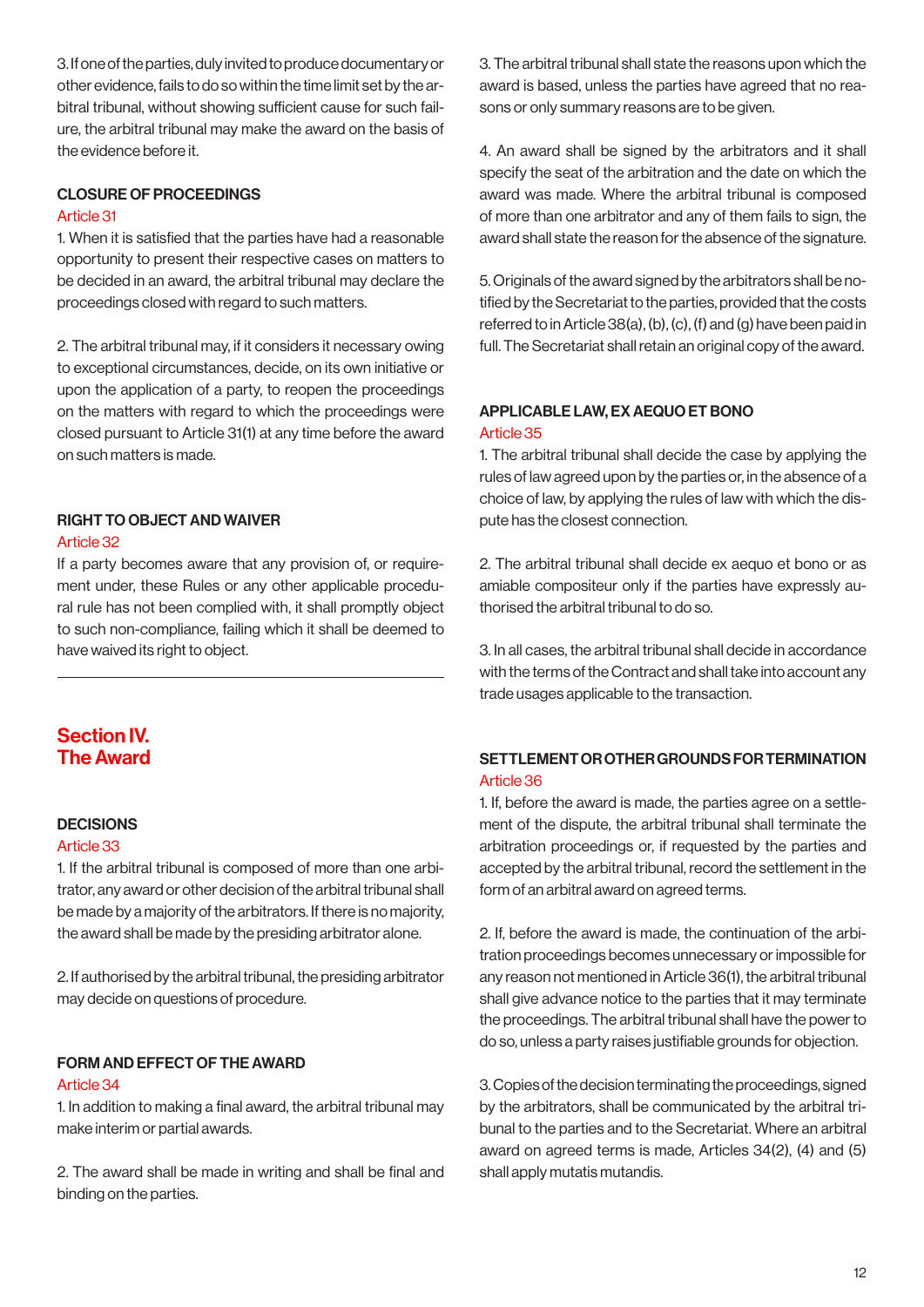# INTERPRETATION OR CORRECTION OF THE AWARD, ADDITIONAL AWARD

#### Article 37

1. Within 30 days after the receipt of the award, a party, with notice to the Secretariat and to the other parties, may request that the arbitral tribunal:

- (a) give an interpretation of the award;
- (b) correct in the award any errors in computation, any clerical or typographical errors, or any errors of similar nature;
- (c) make an additional award as to claims presented in the arbitration proceedings but omitted from the award.

2. The arbitral tribunal may set a time limit, in principle not exceeding 30 days, for the other party to comment on the request.

3. The interpretation shall be given or any correction shall be made in writing within 45 days after the receipt of the request. If the arbitral tribunal considers the request for an additional award to be justified, it shall complete its award within 60 days after the receipt of the request. The Court may extend these time limits.

4. The arbitral tribunal may within 30 days after the communication of the award make corrections on its own initiative.

5. Articles 34(2) to (5) shall apply mutatis mutandis to any interpretation, corrections or additional award.

# DETERMINATION OF COSTS

# Article 38

The final award or decision terminating the proceedings shall contain a determination of the costs of the arbitration. If appropriate, the arbitral tribunal may make that determination in another decision. The term "costs" includes only:

- (a) the fees of the arbitral tribunal, to be stated separately for each arbitrator and, if applicable, for any secretary, to be determined in accordance with Article 39;
- (b) the travel and other expenses incurred by the arbitral tribunal and, if applicable, by any secretary;
- (c) the costs of expert advice and of other assistance required by the arbitral tribunal;
- (d) the costs of witnesses and experts, to the extent such costs are approved by the arbitral tribunal;
- (e) the legal and other costs incurred in connection with the arbitration, if such costs were claimed during the arbitration proceedings and the arbitral tribunal determines the amount of such costs to be reasonable;
- (f) the Registration Fee and the Administrative Costs in accordance with Appendix B (Schedule of Costs);

(g) the Registration Fee, the fees and expenses of any emergency arbitrator, and the costs of expert advice and of other assistance required by such emergency arbitrator, determined in accordance with Article 43(9).

# FEES AND EXPENSES OF ARBITRATORS Article 39

1. The fees and expenses of the arbitral tribunal shall be reasonable in amount, taking into account the amount in dispute, the complexity of the subject matter of the arbitration, the time spent and any other relevant circumstances of the case, including the diligence and efficiency of the arbitral tribunal.

2. The fees and expenses of the arbitral tribunal shall be determined in accordance with Appendix B (Schedule of Costs). In the event of a discontinuation of the arbitration proceedings, the fees of the arbitral tribunal may be lower than the minimum amount foreseen in Appendix B (Schedule of Costs).

3. No additional costs may be charged by an arbitral tribunal for interpretation or correction of its award, or for an additional award, or where an award is remitted to the arbitral tribunal following the decision of a judicial authority, unless they are justified by the circumstances.

4. The arbitral tribunal shall decide on the allocation of its fees among its members. The presiding arbitrator shall in principle receive between 40 % and 50 % and each co-arbitrator between 25 % and 30 % of the total fees, in view of the time and efforts spent by each arbitrator.

5. Before making an award, a decision terminating the proceedings, or a decision on a request under Article 37, the arbitral tribunal shall submit to the Secretariat a draft thereof for approval or adjustment by the Court of the determination on costs made pursuant to Articles 38(a) to (c) and (f). Any such approval or adjustment shall be binding upon the arbitral tribunal.

# ALLOCATION OF COSTS

# Article 40

The costs of the arbitration shall in principle be borne by the unsuccessful party. The arbitral tribunal may apportion any of the costs of the arbitration among the parties if it determines that such apportionment is reasonable, taking into account the circumstances of the case, including the parties' contributions to the efficient conduct of the proceedings and the avoidance of unnecessary costs and delays.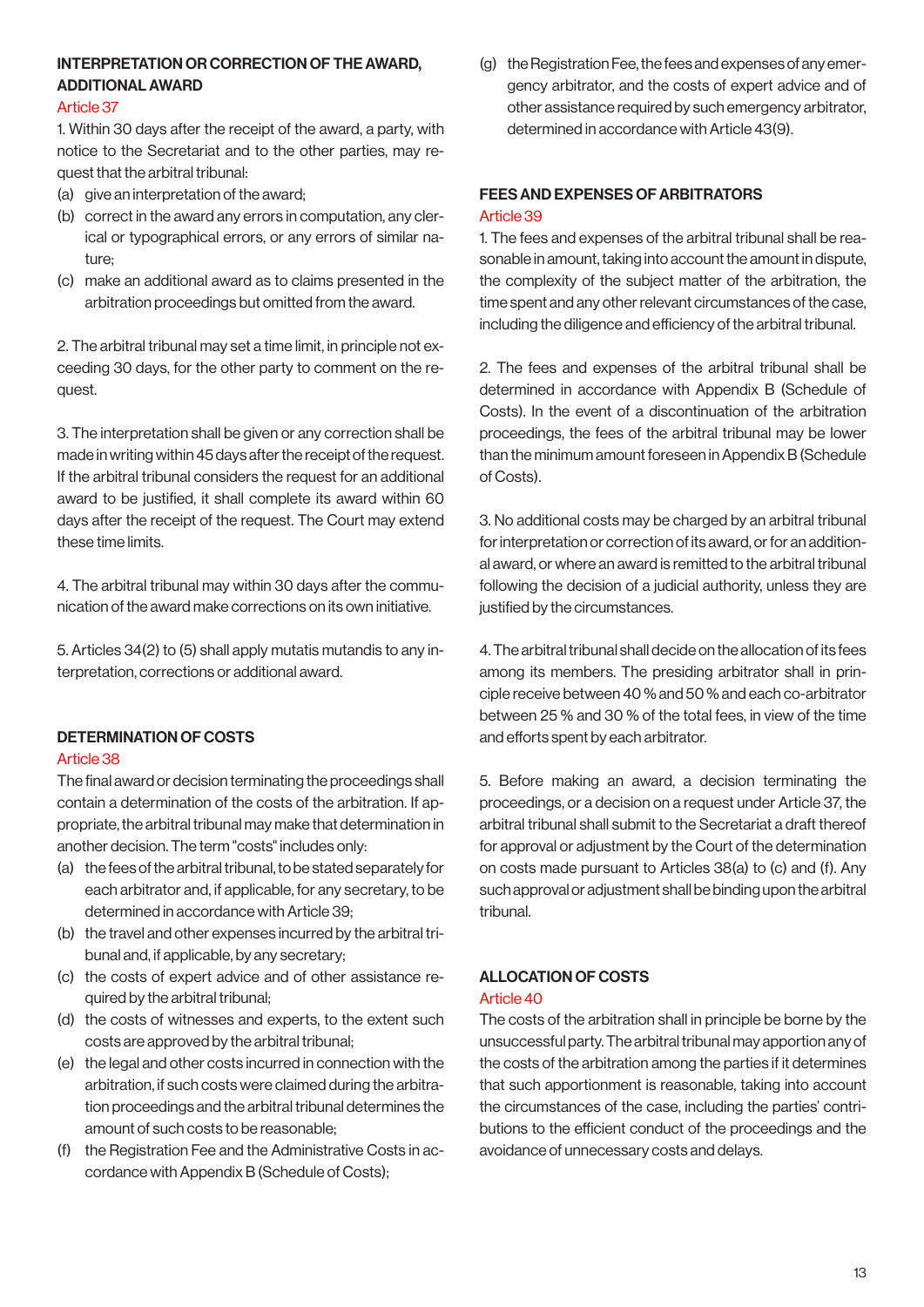# DEPOSIT OF COSTS

#### Article 41

1. The arbitral tribunal, once constituted, and after consulting with the Court, shall request each party to deposit an equal amount as an advance for the costs referred to in Articles 38(a) to (c) and the Administrative Costs referred to in Article 38(f). Any Provisional Deposit paid in accordance with Appendix B (Schedule of Costs) shall be considered as a partial payment of the Claimant's deposit.

2. Where a Respondent submits a counterclaim, or it otherwise appears appropriate in the circumstances, the arbitral tribunal may in its discretion establish separate deposits.

3. During the course of the arbitration proceedings, the arbitral tribunal may, after consulting with the Court, request supplementary deposits from the parties.

4. If the required deposits are not paid in full within 15 days after the receipt of the request, or another time limit set by the arbitral tribunal if appropriate in the circumstances, the arbitral tribunal shall notify the parties in order that one or more of them may make the required payment. If such payment is not made, the arbitral tribunal may order the suspension or termination of the arbitration proceedings in whole or in respect of certain claims or parties.

5. In its final award or decision terminating the proceedings, the arbitral tribunal shall issue to the parties a statement of account of the deposits received. Any unused amount shall be returned to the parties in proportion to their respective contributions, unless the parties have agreed otherwise.

# Section V. **Other Provisions**

#### EXPEDITED PROCEDURE

#### Article 42

1. The Expedited Procedure provisions shall apply to all cases in which:

- (a) the parties so agree; or
- (b) the amount in dispute, representing the aggregate of all claims (or any set-off defence), does not exceed CHF 1,000,000 (one million Swiss francs), unless the Court decides otherwise, taking into account all relevant circumstances.

2. The Expedited Procedure shall be conducted in accordance with the foregoing provisions of these Rules, subject to the following changes:

(a) The case shall be referred to a sole arbitrator, unless the

Arbitration Agreement provides for more than one arbitrator.

- (b) If the Arbitration Agreement provides for an arbitral tribunal composed of more than one arbitrator, the Secretariat shall invite the parties to agree to refer the case to a sole arbitrator. If the parties do not agree to refer the case to a sole arbitrator, the fees of the arbitrators shall be determined in accordance with Appendix B (Schedule of Costs), but shall in no event be less than the fees resulting from the hourly rate set out in Section 2.7 of Appendix B.
- (c) After the submission of the Answer to the Notice of Arbitration, the parties shall in principle be entitled to submit only a Statement of Claim, a Statement of Defence (and counterclaim) and, where applicable, a Statement of Defence in reply to the counterclaim (or any set-off defence).
- (d) Unless the dispute is decided on the basis of documentary evidence only, a single hearing shall be held for the examination of witnesses and experts or for oral argument.
- (e) The final award shall be made within six months from the date on which the arbitral tribunal received the file from the Secretariat. In exceptional circumstances, the Court may extend this time limit.
- (f) The arbitral tribunal may state the reasons upon which the award is based in summary form.

3. At any time during the arbitration proceedings, the parties may agree that the provisions set out in Article 42(2) shall no longer apply.

# EMERGENCY RELIEF

#### Article 43

1. Unless the parties have agreed otherwise, a party requiring urgent interim measures pursuant to Article 29 before the arbitral tribunal is constituted may submit to the Secretariat an application for emergency relief proceedings (the "Application"). In addition to the particulars set out in Articles 3(3) (b) to (e), the Application shall include:

- (a) a statement of the interim measures sought and the reasons therefor, in particular the reason for the purported urgency;
- (b) comments on the language, the seat of arbitration, and the applicable law;
- (c) confirmation of payment to the relevant account listed in Appendix A of the Registration Fee and of the deposit for emergency relief proceedings as required by Appendix B (Schedule of Costs).

2. As soon as possible after receipt of the Application, the Registration Fee, and the deposit for emergency relief proceedings, the Court shall appoint and transmit the file to a sole emergency arbitrator, unless: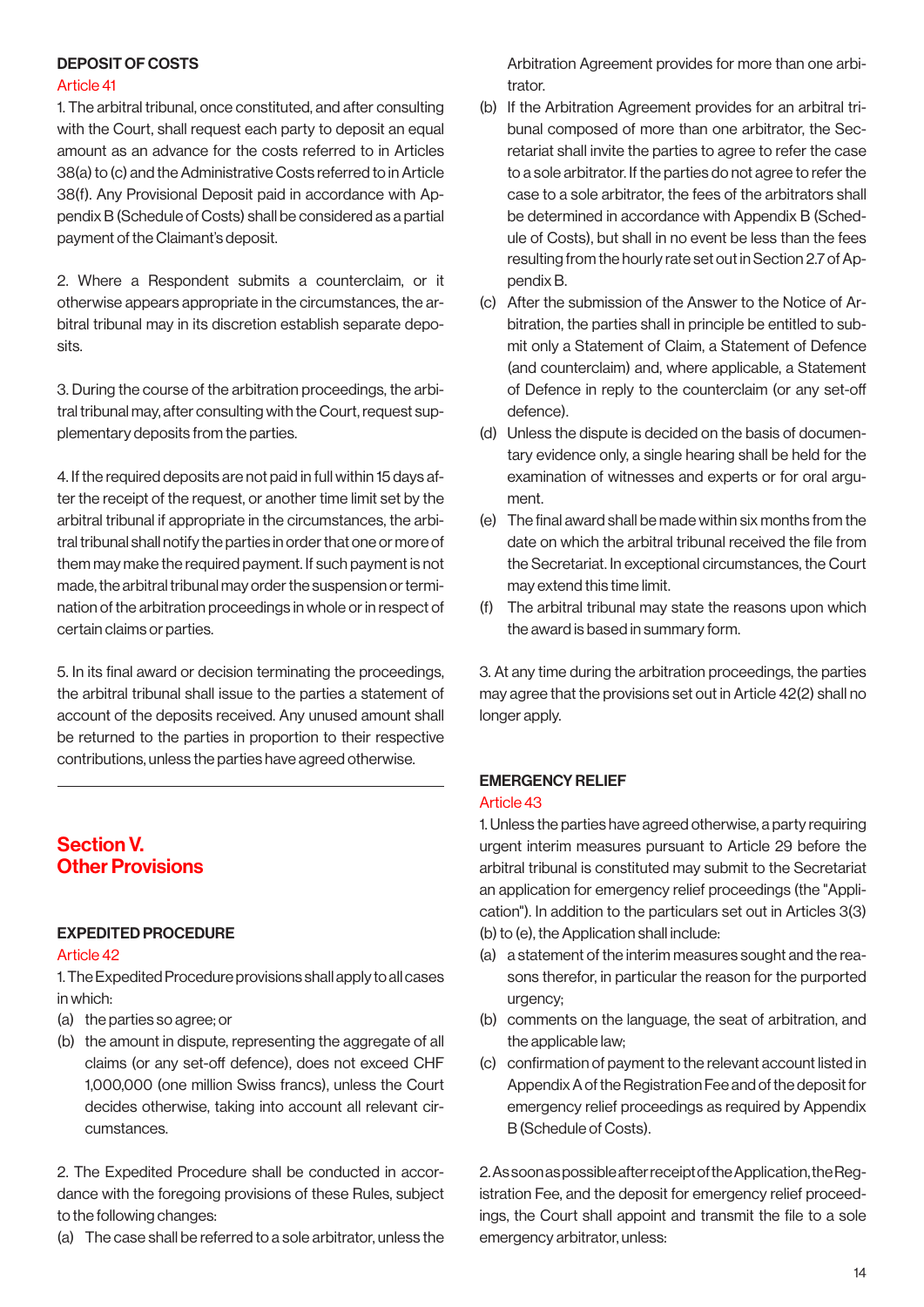- (a) there is manifestly no Arbitration Agreement referring to these Rules, or
- (b) it appears more appropriate to proceed with the constitution of the arbitral tribunal and refer the Application to it.

3. If the Application is submitted before the Notice of Arbitration, the Court shall terminate the emergency relief proceedings if the Notice of Arbitration is not submitted within 10 days from the receipt of the Application. In exceptional circumstances, the Court may extend this time limit.

4. Articles 12 to 14 shall apply to the emergency arbitrator, except that the time limits set out in Articles 13(2) and (3) are shortened to three days.

5. If the parties have not determined the seat of the arbitration, or if the designation of the seat is unclear or incomplete, the seat of the arbitration for the emergency relief proceedings shall be determined by the Court without prejudice to the determination of the seat of the arbitration pursuant to Article 17(1).

6. The emergency arbitrator may conduct the emergency relief proceedings in such a manner as the emergency arbitrator considers appropriate, taking into account the urgency inherent in such proceedings and ensuring that each party has a reasonable opportunity to be heard on the Application.

7. The decision on the Application shall be notified by the emergency arbitrator to the parties within 15 days from the date on which the emergency arbitrator received the file from the Secretariat. This time limit may be extended by agreement of the parties or, in appropriate circumstances, by the Court. The decision on the Application may be made even if in the meantime the file has been transmitted to the arbitral tribunal.

8. A decision of the emergency arbitrator shall have the same effects as a decision pursuant to Article 29. Any interim measure granted by the emergency arbitrator may be modified. suspended or terminated by the emergency arbitrator or, after transmission of the file to it, by the arbitral tribunal.

9. The decision on the Application shall include a determination of costs as referred to in Article 38(g). Before rendering the decision on the Application, the emergency arbitrator shall submit to the Secretariat a draft thereof for approval or adjustment by the Court of the determination of costs. The costs shall be payable out of the deposit for emergency relief proceedings. The determination of costs pursuant to Articles 38(d) and (e) and the apportionment of all costs among the parties shall be decided by the arbitral tribunal. If no arbitral tribunal is constituted, the determination of costs pursuant to Articles 38(d) and (e) and the apportionment of all costs shall be decided by the emergency arbitrator in a separate award.

10. Any measure granted by the emergency arbitrator ceases to be binding on the parties either upon the termination of the emergency relief proceedings pursuant to Article 43(3), upon the termination of the arbitration proceedings, or upon the making of a final award, unless the arbitral tribunal expressly decides otherwise in the final award.

11. The emergency arbitrator may not serve as arbitrator in any arbitration relating to the dispute in respect of which the emergency arbitrator has acted, unless otherwise agreed by the parties.

# CONFIDENTIALITY

#### Article 44

1. Unless the parties expressly agree in writing to the contrary, the parties undertake to keep confidential all awards and orders as well as all materials submitted by another party in the framework of the arbitration proceedings not already in the public domain, except and to the extent that a disclosure may be required of a party by a legal duty, to protect or pursue a legal right, or to enforce or challenge an award in legal proceedings before a judicial authority. This undertaking also applies to the arbitrators, the tribunal-appointed experts, the secretary to the arbitral tribunal, the members of the board of directors of the Swiss Arbitration Centre, the members of the Court and the Secretariat.

2. The deliberations of the arbitral tribunal are confidential.

3. No award or other decision of the arbitral tribunal may be published, whether in its entirety or in the form of excerpts or a summary, unless all parties agree and the names of the parties, the members of the arbitral tribunal and any information allowing for the identification of the dispute are redacted.

# EXCLUSION OF LIABILITY

#### Article 45

1. Neither the members of the board of directors of the Swiss Arbitration Centre, the members of the Court and the Secretariat, the arbitrators, the tribunal-appointed experts, nor the secretary of the arbitral tribunal shall be liable for any act or omission in connection with an arbitration conducted under these Rules, except if the act or omission is shown to constitute intentional wrongdoing or gross negligence.

2. After the award or decision terminating the proceedings has been made and the possibilities of correction, interpretation or additional award have lapsed or have been exhausted, neither the members of the board of the Swiss Arbitration Centre, the members of the Court and the Secretariat, the arbitrators, the tribunal-appointed experts, nor the secre-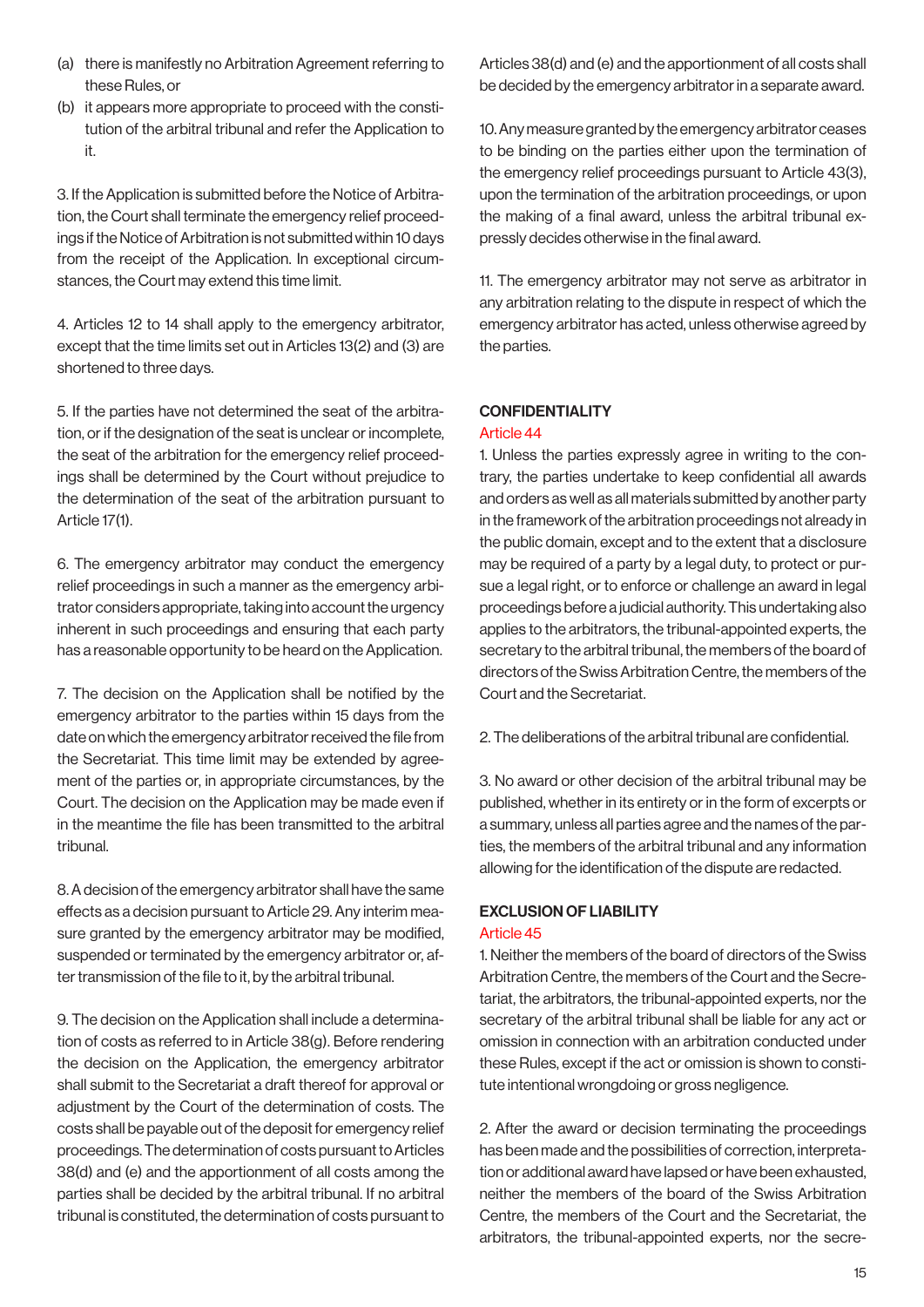tary of the arbitral tribunal shall be under an obligation to make statements to any person about any matter concerning the arbitration. No party shall seek to make any of these persons a witness in any legal or other proceedings arising out of the arbitration.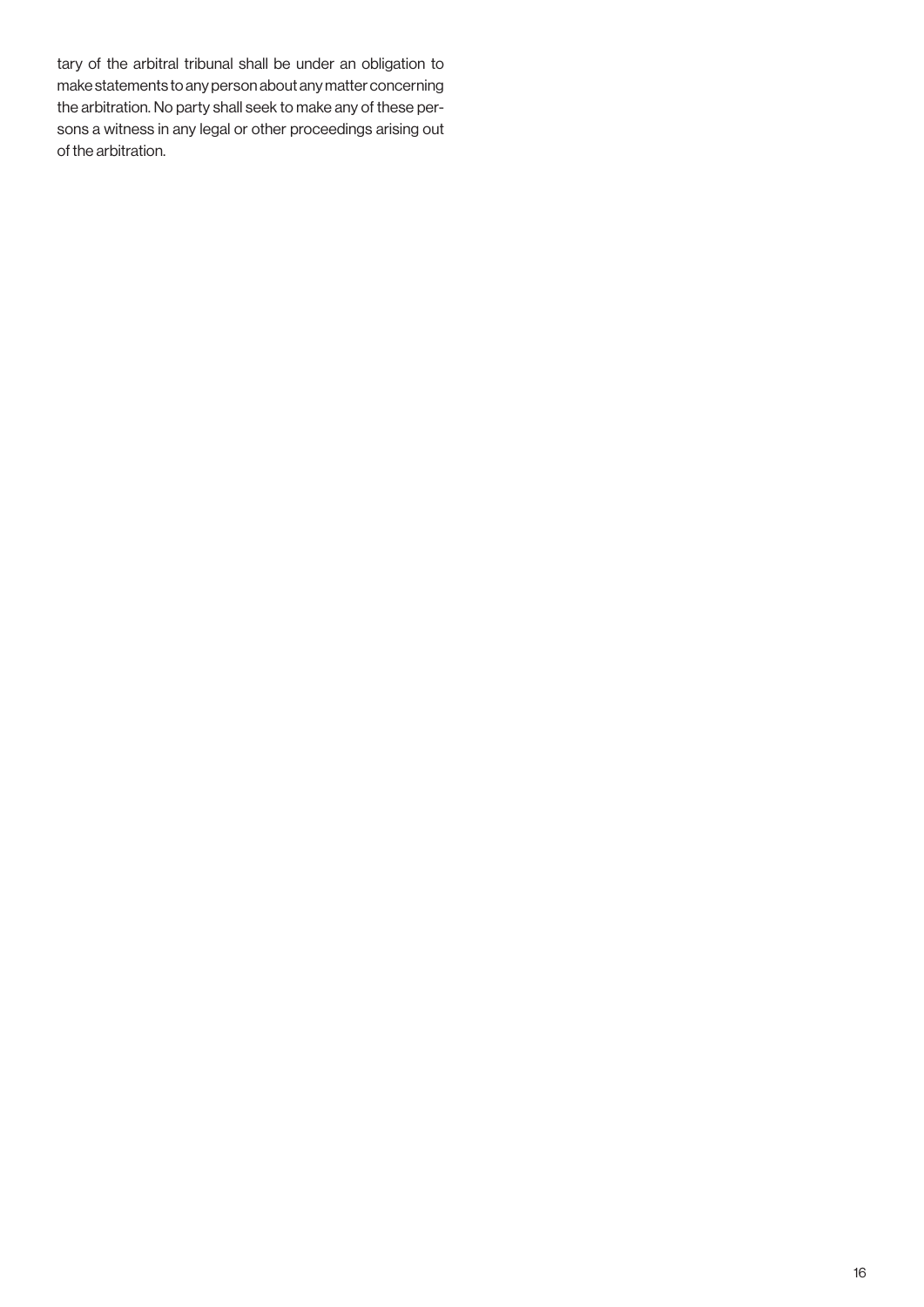# Appendix A: Offices and Bank Account of the Secretariat of the Arbitration Court

### BANK ACCOUNT

For updated information on our bank account details please visit our website on the following page: www.swissarbitration.org/centre/arbitration/arbitrationlogistics/

All payments must be made in Swiss francs (CHF) and received net of any banking fees.

# ADDRESSES OF THE SECRETARIAT OF THE ARBITRA-TION COURT:

Swiss Arbitration Centre Boulevard du Théâtre 4 1204 Geneva **Switzerland** Phone: +41 22 819 91 57 E-mail: centre@swissarbitration.org

#### Swiss Arbitration Centre

Löwenstrasse 11 - P.O. Box 8021 Zurich **Switzerland** Phone: +41 44 217 40 61 E-mail: centre@swissarbitration.org

#### Swiss Arbitration Centre

Corso Elvezia 16 - P.O. Box 6901 Lugano Switzerland Phone: +41 91 911 51 11 E-mail: centre@swissarbitration.org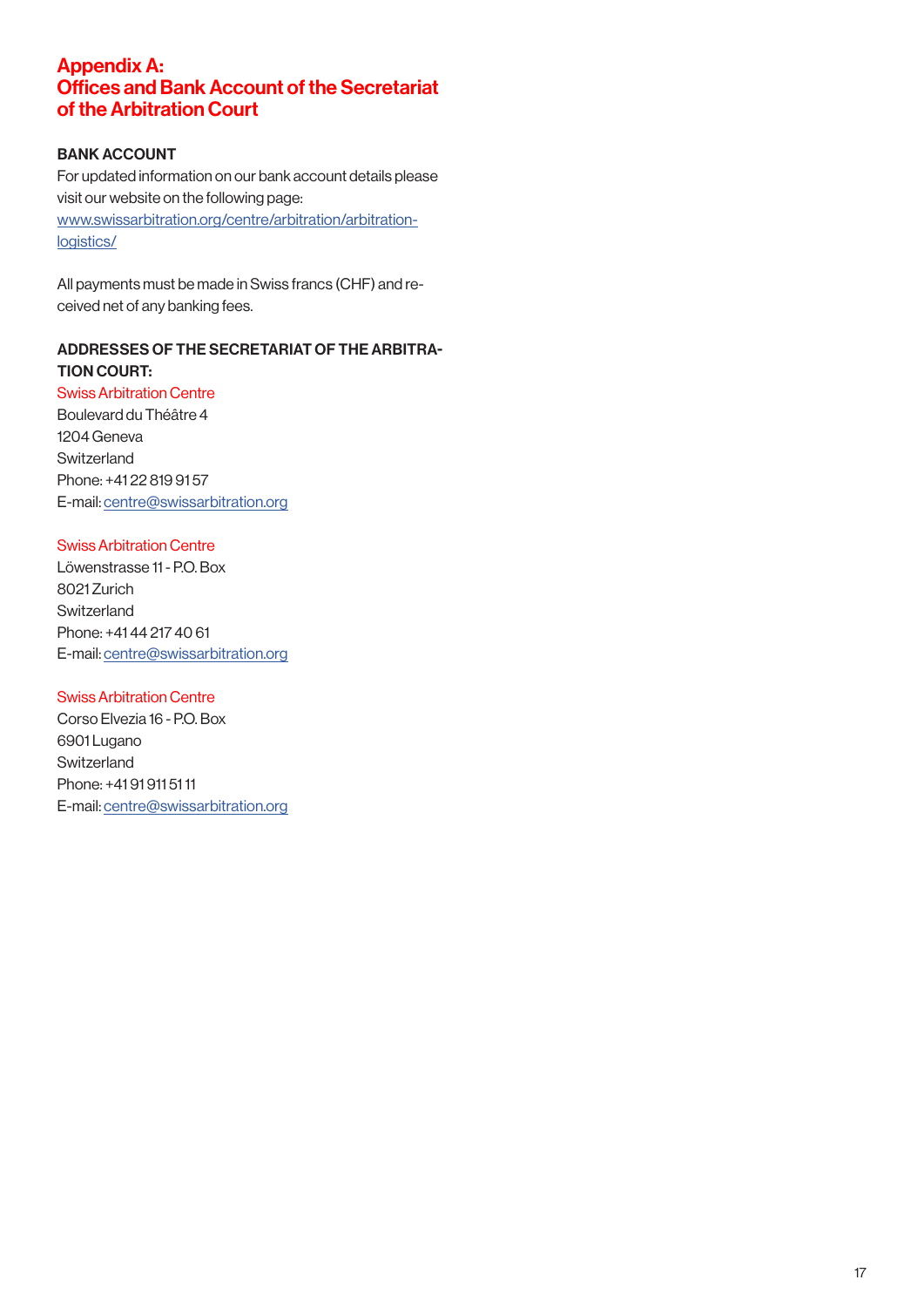# Appendix B: Schedule of Costs

(effective as of 1 June 2021 and applicable to all arbitrations commenced on or after that date)

For possible amendments to this Appendix B, please visit our website: www.swissarbitration.org/centre/arbitration/arbitration-rules.

(All amounts in this Appendix B are in Swiss francs, hereinafter "CHF" and payable net of any bank charges)

#### 1. REGISTRATION FEE AND DEPOSITS

1.1 When a party or additional party submits any claim in a Notice of Arbitration under Article 3, in a notice of claim under Article 6(1), or asserts any counterclaim, that party shall pay a non-refundable Registration Fee computed on the basis of the aggregate amount of all of its claims, whenever submitted, of

- CHF 4,500 where the aggregate amount does not exceed CHF 2,000,000;
- CHF 6,000 where the aggregate amount is between CHF 2,000,001 and CHF 10,000,000;
- CHF 8,000 where the aggregate amount exceeds CHF 10,000,000.

Following any subsequent increase in claims, the Registration Fee will be computed on the basis of the aggregate amount of the claims following such increase.

1.2 If the amount of the claims of a party or additional party is not quantified, the Registration Fee is CHF 6,000.

1.3 If the Registration Fee is not paid in full, the arbitration shall not proceed as to the corresponding claims.

1.4 As soon as the number of arbitrators is determined and the total amount in dispute known on a preliminary basis, the Secretariat shall request the Claimant having initiated the arbitration proceedings to pay a Provisional Deposit<sup>2</sup> in the amount of

- CHF 6,000 for the sole or first arbitrator and CHF 4,000 for each additional arbitrator; and
- the Administrative Costs computed on the basis of the total amount in dispute, unless the amount of 50% of the average arbitrator's fees computed solely on the basis of the Claimant's claims is lower in which case that lower amount applies.

1.5 A party applying for emergency relief shall pay a non-refundable Registration Fee of CHF 5,000 and a deposit as an advance on costs of the emergency relief proceedings of CHF 20,000 together with the Application. If the Registration Fee and the deposit are not paid, the emergency relief proceedings shall not proceed.

1.6 In case of a request for interpretation or correction of the award, or for an additional award, made pursuant to Article 37, or where an award is remitted to the arbitral tribunal following the decision of a judicial authority, a supplementary deposit for arbitrator's fees, Administrative Costs or any expenses requires approval by the Court.

#### 2. ARBITRATOR'S FEES AND ADMINISTRATIVE COSTS a) Determination of the Amount in Dispute

2.1 The claims of all parties and additional parties are added for the determination of the amount in dispute. The same rule shall apply to a set-off defence, unless the arbitral tribunal, after consulting with the parties, concludes that such set-off defence will not require significant additional work. A reduction in the amount of a claim shall not be taken into account if the reduction was made after the transmission of the file to the arbitral tribunal.

2.2 Interest claims shall not be taken into account for the determination of the amount in dispute. However, when the interest claims exceed the amount claimed as principal, the interest claims alone shall be taken into account for the determination of the amount in dispute of that claim.

2.3 Amounts in currencies other than the Swiss franc shall be converted into Swiss francs at the rate of exchange applicable at the time the Notice of Arbitration is received by the Secretariat or at the time any new claim, set-off defence or amendment to a claim or defence is filed.

2.4 If the amount in dispute of a claim is not quantified, if a party has filed only a partial claim, manifestly undervalued its claim or assigned no value to it, the amount in dispute of that claim shall be determined taking into account all relevant circumstances.

#### b) Arbitrator's Fees

2.5 The fees referred to in Articles 38(a) and (g) shall cover the activities of the arbitral tribunal, any secretary, and the emergency arbitrator, respectively, from the moment the file is transmitted until the final award, decision terminating the proceedings, or decision in emergency relief proceedings.

2.6 Except for emergency relief proceedings, the fees of the arbitral tribunal and any secretary shall be computed on the basis of the scale in Section 6 of this Appendix B, taking into

<sup>2.</sup> The Provisional Deposit is intended to cover (i) the costs referred to in Articles 38(a) and (b) until the preparation of the initial procedural timetable and (ii) the full Administrative Costs as explained in footnote 3 unless requesting the Claimant to provisionally advance the full Administrative Costs would appear inappropriate because the aggregate amount of the claims raised by other parties is disproportionately higher.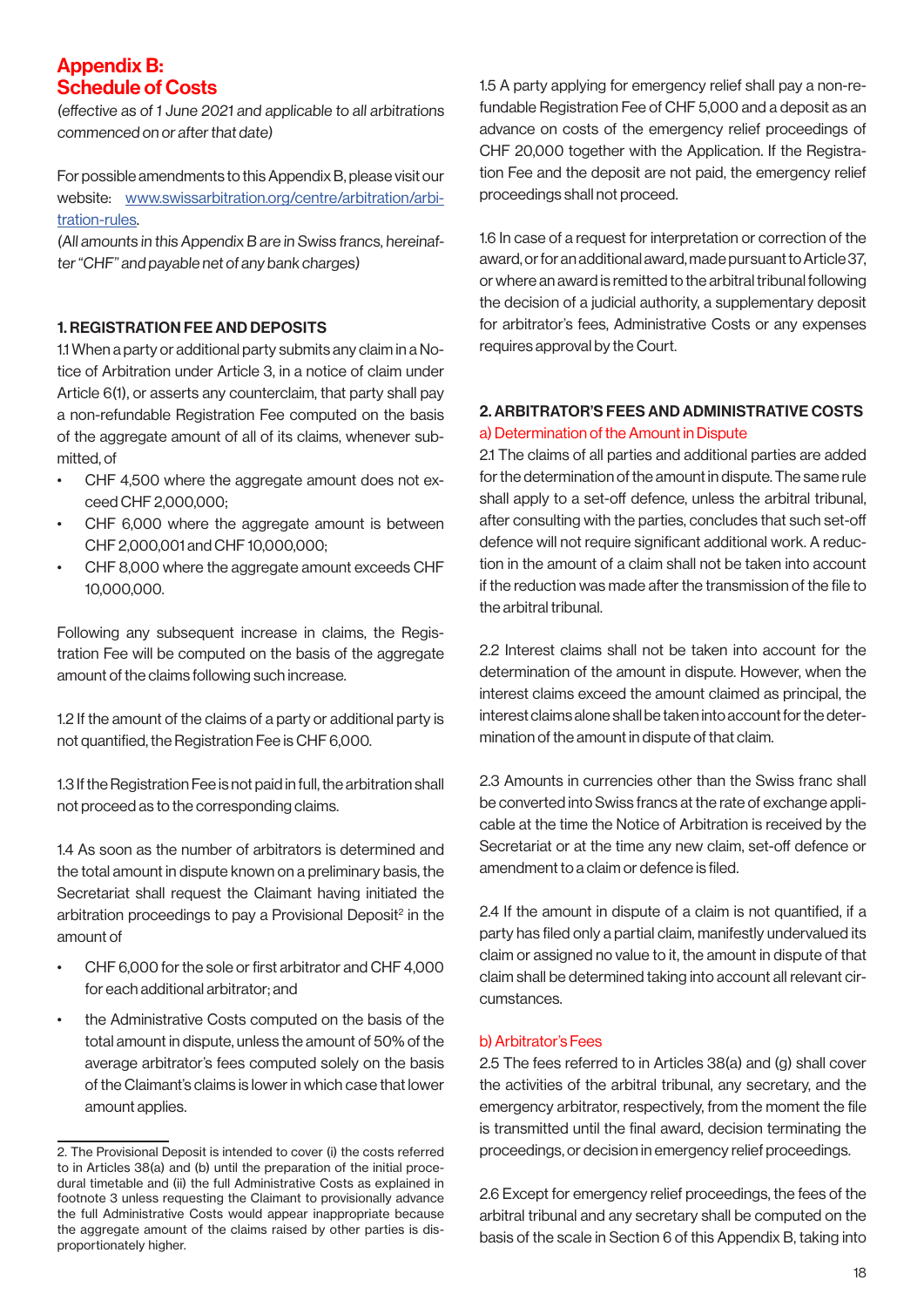account the criteria in Article 39(1). In exceptional circumstances, the Court may approve or adjust the fees of the arbitral tribunal at a figure higher or lower than the limits in the scale.

2.7 Where the parties do not agree to refer the case to a sole arbitrator as provided for in Article 42(1)(b) (Expedited Procedure) or upon an invitation by the Court pursuant to Article 9(3), the fees of the arbitrators shall be determined in accordance with the scale in Section 6 of this Appendix B, but shall not be less than the fees resulting from the application of an hourly rate for the arbitrators of CHF 350.

2.8 The fees of the emergency arbitrator shall range from CHF 2,000 to CHF 20,000. They may exceed CHF 20,000 only in exceptional circumstances and with the approval of the Court.

#### c) Administrative Costs

2.9 Administrative Costs<sup>3</sup> referred to in Article 38(f) and fixed by the Court on the basis of the scale in Section 6 of this Appendix B shall be payable to the Swiss Arbitration Centre, in addition to the Registration Fee. If more than two parties are involved in an arbitration, the amount of Administrative Costs so computed shall be increased by 10 percent for each additional party up to a maximum increase of 30 percent.

2.10 In addition to the Administrative Costs computed on the basis of the scale in Section 6 of this Appendix B, the following items form part of the Administrative Costs:

- (a) A non-refundable application fee of CHF 4,500 payable by the requesting party or, as the case may be, in equal shares by the requesting parties, for a notice of challenge of an arbitrator (Article 13(2)), or a request for removal of an arbitrator (Article 14(1)).
- (b) An annual fee of CHF 2,000 payable by the parties in equal shares in the event of an agreed stay of proceedings or, as the case may be, by the party which requested the stay of proceedings, if an arbitration is in abeyance for more than three months.
- (c) Extraordinary work or expenses of the Secretariat or members of the Court in connection with the arbitration (including in connection with a request for interpretation or correction of the award, or for an additional award, made pursuant to Article 37, or where an award is remitted to the arbitral tribunal following the decision of a judicial authority).
- (d) Charges as a condition for the provision of additional

support services by the Secretariat such as arranging hearing facilities, interpreters, transcribers, secretarial or logistical assistance, or facilitating entry visas.

(e) A fee of CHF 300 for each copy, payable by the requesting party, as a condition for the issuing of additional copies of awards or decisions terminating the proceedings certified by the Secretariat.

# 3. ARBITRATOR'S EXPENSES AND COSTS OF ASSIS-**TANCE**

3.1 The expenses of the arbitral tribunal and the emergency arbitrator referred to in Articles 38(b) and (g) shall cover their reasonable disbursements for the arbitration, such as expenses for travel, accommodation, meals, and any other costs related to the conduct of the proceedings. The Court shall issue general guidelines for the accounting of such expenses<sup>4</sup>. .

3.2 Before the arbitral tribunal or emergency arbitrator requires expert advice or other assistance (Article 38(c)), the parties, or one of them, shall pay a supplementary deposit fixed by the arbitral tribunal or emergency arbitrator sufficient to cover the expected costs.

# 4. FIXING AND ADMINISTRATION OF DEPOSITS

4.1 The Secretariat shall hold the deposits to be paid by the parties in a separate bank account which is solely used for, and clearly identified as relating to, the arbitration proceedings in question.

4.2 The amount of the deposits requested pursuant to Article 41(1) may not exceed the sum of (i) the average amount computed on the basis of the scale in Section 6 of this Appendix B, (ii) the Administrative Costs, and (iii) an estimate of reasonable expenses to be incurred by the arbitral tribunal, unless approved by the Court.

4.3 The arbitral tribunal may authorise the payment of deposits, or any party's share thereof, in instalments.

4.4 With the approval of the Court, part of the deposits may from time to time be released to each member of the arbitral tribunal as an advance payment of fees or compensation for expenses or costs of assistance, as the arbitration progresses. The Court shall issue guidelines on advance payments.<sup>4</sup>

4.5 At any time during the arbitration, the Court may release part of the deposit as payment of the Administrative Costs.

<sup>3.</sup> Administrative Costs are a contribution to the general overhead of the Swiss Arbitration Centre, in addition to the Registration Fee, and are intended to cover all administrative services rendered by the Swiss Arbitration Centre, such as in connection with the commencement of the arbitration, the constitution of the arbitral tribunal and the approval or adjustment by the Court of the arbitral tribunal's determination on costs pursuant to Article 39(5). While the Administrative Costs are due regardless of a discontinuation of the proceedings, the Court may reconsider them in exceptional circumstances, taking all relevant factors into account.

<sup>4.</sup> The guidelines are available at www.swissarbitration.org/centre/arbitration/arbitration-rules.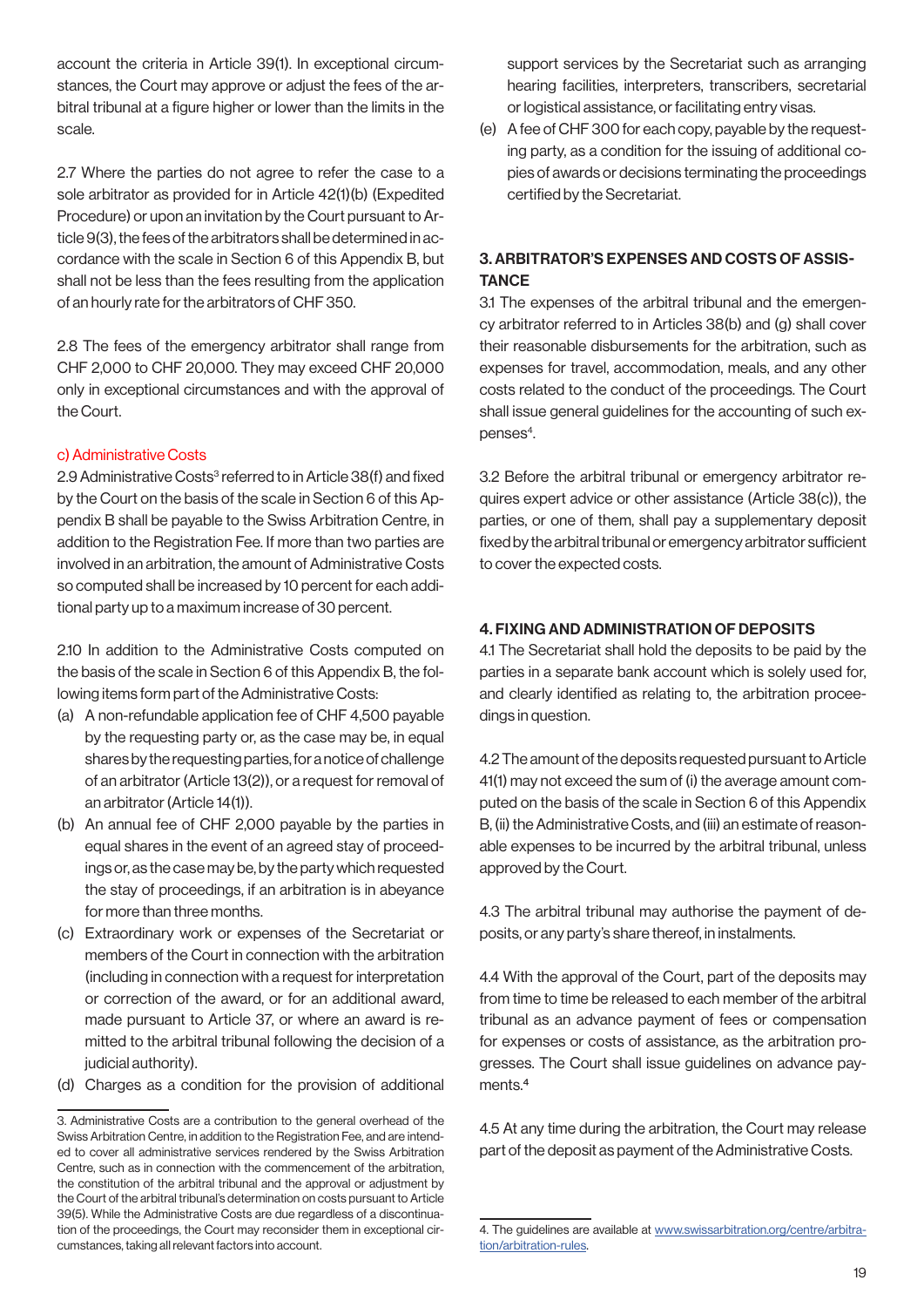4.6 Any unexpended balance of the deposit to be returned to the parties after the making of the final award or decision terminating the proceedings in accordance with Article 41(5) shall in principle be returned to the person or entity having made the initial payment.

4.7 The amounts paid as deposits held by the Secretariat do not yield interest for the parties or the arbitral tribunal. Any bank charges (including when resulting from negative interest rates) shall be borne by the parties.

# 5. TAXES AND CHARGES APPLICABLE TO FEES

Amounts payable to the arbitral tribunal or emergency arbitrator do not include any possible value added taxes (VAT) or other taxes or charges that may be applicable to the fees of a member of the arbitral tribunal or emergency arbitrator. Parties have a duty to pay any such taxes or charges. The recovery of any such taxes or charges is a matter solely between each member of the arbitral tribunal, or the emergency arbitrator, on the one hand, and the parties, on the other.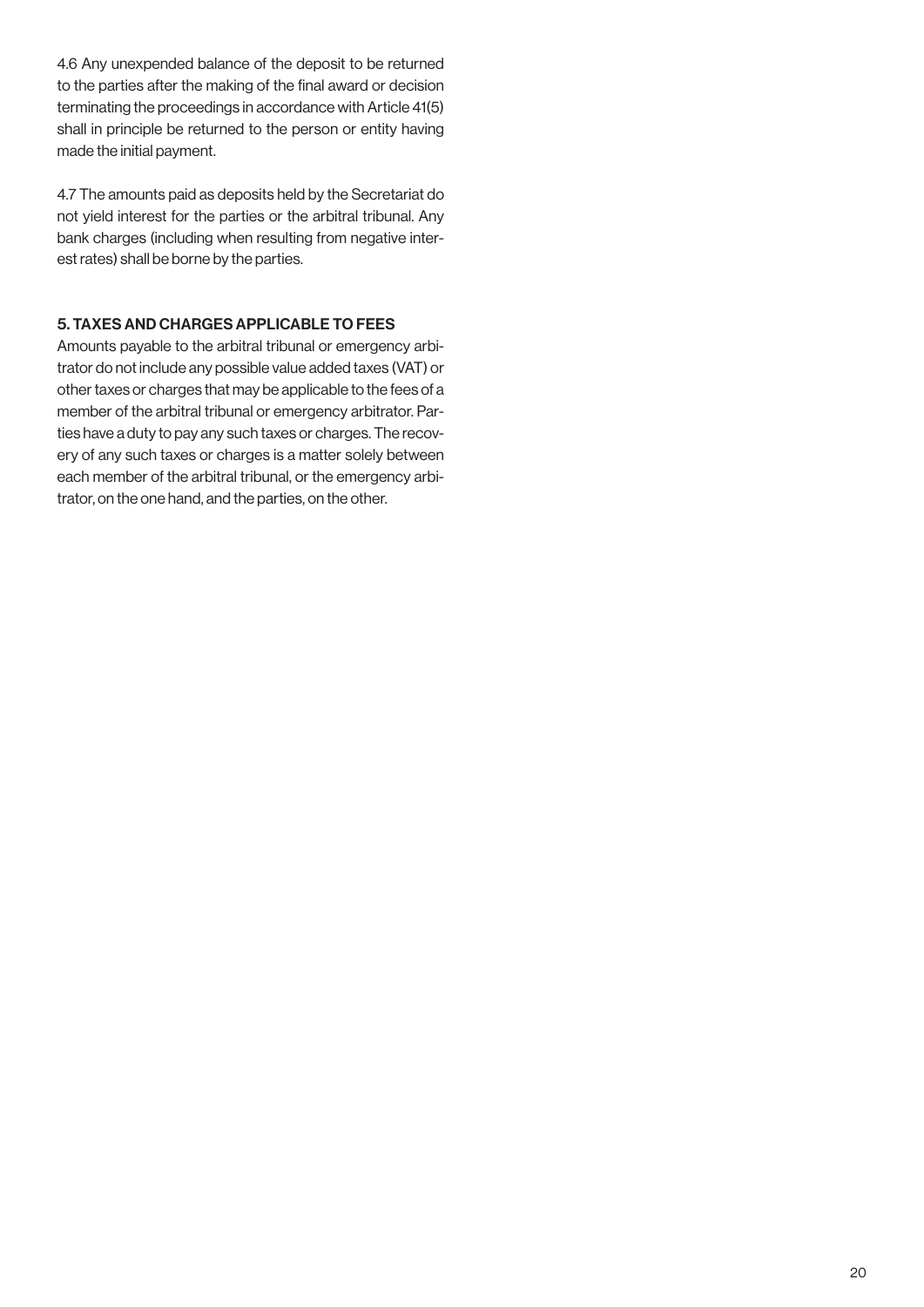#### 6. SCALE OF ARBITRATOR'S FEES AND ADMINISTRATIVE COSTS

6.1 Sole Arbitrator

| <b>Amount in Dispute</b><br>(in Swiss francs) | <b>Administrative Costs</b>  | <b>Fees of a Sole Arbitrator</b> |                                  |
|-----------------------------------------------|------------------------------|----------------------------------|----------------------------------|
|                                               |                              | Minimum                          | Maximum                          |
|                                               |                              |                                  |                                  |
| $0 - 300,000$                                 |                              | 4% of amount                     | the higher of CHF 15,000 or      |
|                                               |                              |                                  | 12% of amount                    |
| 300,001-600,000                               | 1,500                        | $12,000 + 2\%$ of amount over    | $36,000 + 6%$ of amount over     |
|                                               |                              | 300,000                          | 300,000                          |
| 600,001-1,000,000                             | 3,000                        | 18,000 + 1.2% of amount          | 54,000 + 4.8% of amount over     |
|                                               |                              | over 600,000                     | 600,000                          |
| 1,000,001 - 2,000,000                         | $4,000 + 0.6\%$ of amount    | $22,800 + 1%$ of amount over     | 73,200 + 3.4% of amount over     |
|                                               | over 1,000,000               | 1,000,000                        | 1,000,000                        |
| 2,000,001-10,000,000                          | $10,000 + 0.125\%$ of amount | 32,800 + 0.32% of amount         | 107,200 + 1.14% of amount over   |
|                                               | over 2,000,000               | over 2,000,000                   | 2,000,000                        |
| 10,000,001 - 20,000,000                       | $20,000 + 0.1\%$ of amount   | 58,400 + 0.14% of amount         | 198,400 + 0.34% of amount        |
|                                               | over 10,000,000              | over 10,000,000                  | over 10,000,000                  |
| 20,000,001-50,000,000                         | 30,000 + 0.05% of amount     | 72,400 + 0.04% of amount         | 232,400 + 0.14% of amount        |
|                                               | over 20,000,000              | over 20,000,000                  | over 20,000,000                  |
| 50,000,001-100,000,000                        | 45,000 + 0.03% of amount     | 84,400 + 0.04% of amount         | $274,400 + 0.1\%$ of amount over |
|                                               | over 50,000,000              | over 50,000,000                  | 50,000,000                       |
| 100,000'001-250,000,000                       | 60,000 + 0.01% of amount     | 104,400 + 0.02% of amount        | 324,400 + 0.06% of amount        |
|                                               | over 100,000,000             | over 100,000,000                 | over 100,000,000                 |
| > 250,000,000                                 | 75,000                       | 134,400 + 0.01% of amount        | 414,400 + 0.04% of amount        |
|                                               |                              | over 250,000,000                 | over 250,000,000                 |